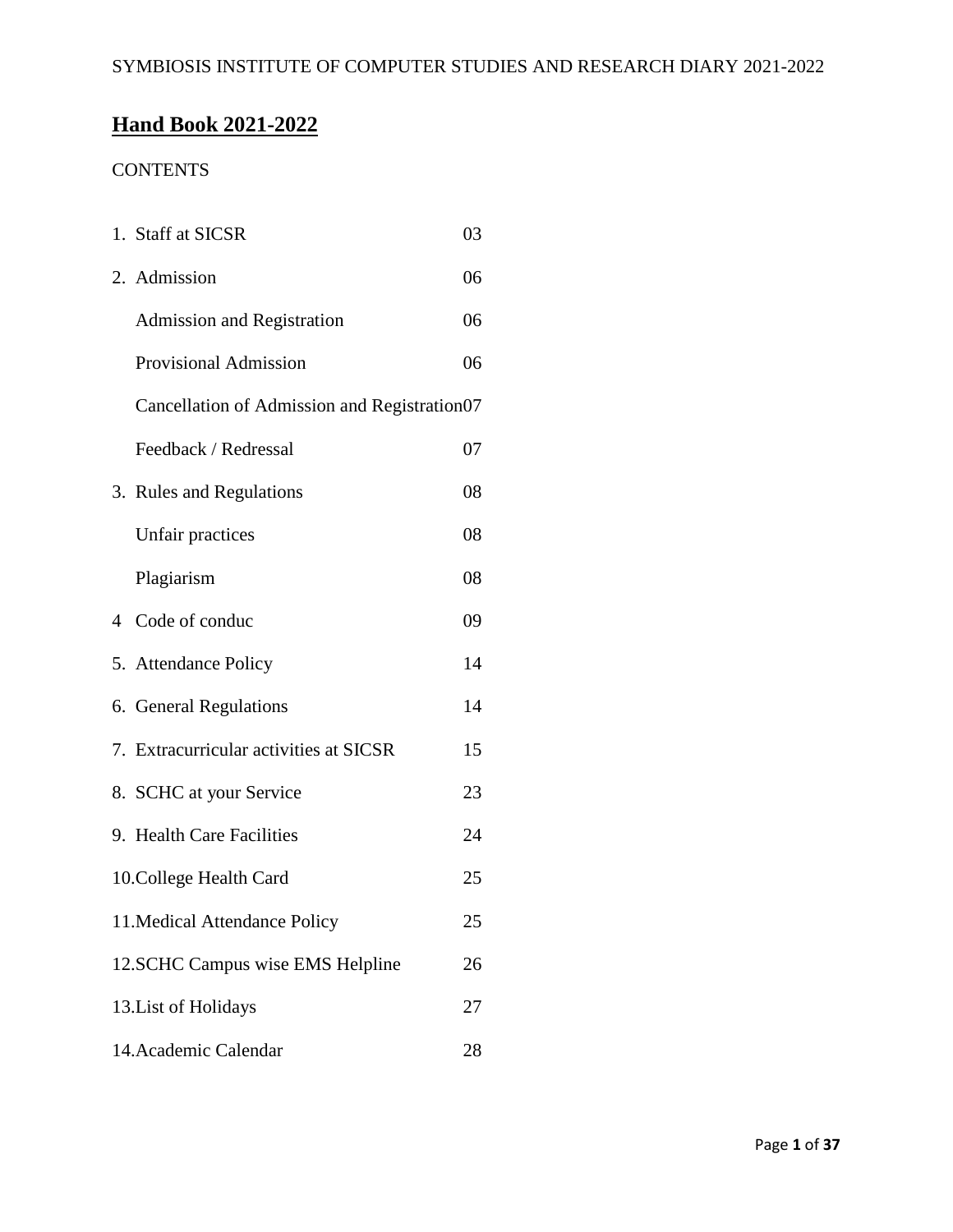# **Staff at SICSR**

# **Faculty**

Contact number: 020-25675603

| <b>Name</b>                      | <b>Designation</b>               | Ext | <b>Official E-mail ID</b>      |
|----------------------------------|----------------------------------|-----|--------------------------------|
| Prof. Dr. Jatinderkumar R. Saini | Professor & Director             | 101 | director@sicsr.ac.in           |
|                                  | <b>Assistant Professor &amp;</b> |     |                                |
| Dr. Sachin Arun Naik             | Dy. Director                     | 103 | sachin.naik@sicsr.ac.in        |
| Dr. Pravin Satyanarayan          |                                  |     |                                |
| Metkewar                         | Professor                        | 105 | pravin.metkewar@sicsr.ac.in    |
| Dr. Sarika Gunjan Sharma         | Professor                        | 107 | sarika.sharma@sicsr.ac.in      |
| Dr. Rajashree Narendra Jain      | Professor                        | 108 | rajashree.jain@sicsr.ac.in     |
| Mr. Shirish Chintaman Joshi      | <b>Associate Professor</b>       | 106 | shirish.joshi@sicsr.ac.in      |
| Ms.Shubhashri Nikhil Waghmare    | <b>Assistant Professor</b>       | 116 | shubhashri@sicsr.ac.in         |
| Dr. Priti Pankaj Kulkarni        | <b>Assistant Professor</b>       | 116 | priti.kulkarni@sicsr.ac.in     |
| Dr. Shrikant Ashokrao Mapari     | <b>Assistant Professor</b>       | 122 | shrikant.mapari@sicsr.ac.in    |
| Dr. Anuja Mahesh Bokhare         | <b>Assistant Professor</b>       | 113 | anuja.bokhare@sicsr.ac.in      |
| Dr. Prafulla Bharat Bafna        | <b>Assistant Professor</b>       | 113 | prafulla.bafna@sicsr.ac.in     |
| Ms. Hema Ajaysingh Gaikwad       | <b>Assistant Professor</b>       | 110 | hema.gaikwad@sicsr.ac.in       |
| Dr. Anagha Vijay Vaidya          | <b>Assistant Professor</b>       | 112 | anagha.vaidya@sicsr.ac.in      |
| Dr. Tejaswini Apte               | <b>Assistant Professor</b>       | 121 | tejaswini.apte@sicsr.ac.in     |
| Ms.Gayatri Venugopal             | <b>Assistant Professor</b>       | 124 | gayatri.venugopal@sicsr.ac.in  |
| Dr. Farhana Desai                | <b>Assistant Professor</b>       | 125 | farhana.desai@sicsr.ac.in      |
| Dr. Shilpa Bhaskar Mujumdar      | <b>Assistant Professor</b>       | 126 | shilpa.mujumdar@sicsr.ac.in    |
| Dr. Parag Ravikant Kaveri        | <b>Assistant Professor</b>       | 113 | parag.kaveri@sicsr.ac.in       |
| Ms. Kumari Deepika               | <b>Assistant Professor</b>       | 129 | kumari.deepika@sicsr.ac.in     |
| Ms. Janhavi Hemant Pednekar      | <b>Assistant Professor</b>       | 131 | janhavi.pednekar@sicsr.ac.in   |
| Ms. Minal Kashinath Abhyankar    | Teaching Associate               | 131 | minal.abhyankar@sicsr.ac.in    |
| Mr. Prathamesh Vijay Lahande     | Teaching Associate               | 123 | prathamesh.lahande@sicsr.ac.in |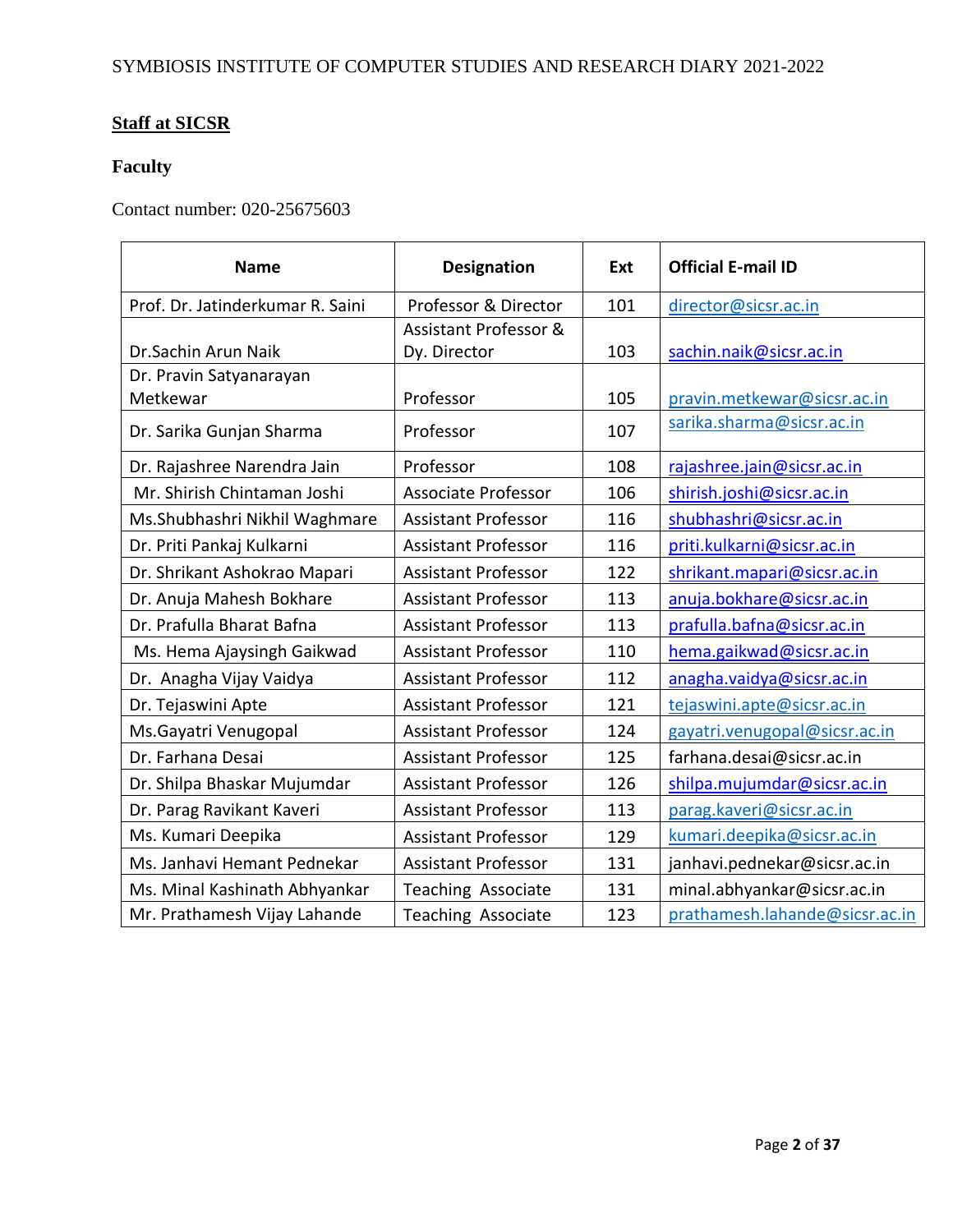# **Administrative staff**

Contact number: 020 25675601

| <b>Name</b>                   | <b>Designation</b>                        | Ext                                | <b>Official E-mail ID</b>        |
|-------------------------------|-------------------------------------------|------------------------------------|----------------------------------|
| <b>Admin Dept</b>             |                                           |                                    |                                  |
| Ms. Deepali Suryavanshi       | <b>Administrative Officer</b>             | 104                                | ao@sicsr.ac.in                   |
| <b>Placement</b>              |                                           |                                    |                                  |
| Mr. Sanket Kurdukar           | Placement &<br><b>Information Officer</b> | 162<br>sanket.kurdukar@sicsr.ac.in |                                  |
| <b>IT depatment</b>           |                                           |                                    |                                  |
| Mr. Ankush Bodke              | <b>IT Support</b>                         | 158                                | ankush.bodke@sicsr.ac.in         |
| <b>Academic Coordinators</b>  |                                           |                                    |                                  |
| Ms. Komal Suryawanshi         | Junior Lab Instructor                     | 155                                | komal.suryawanshi@sicsr.ac.in    |
| Ms.Nikita Bhosale             | Junior Lab Instructor                     | 142                                | nikita.bhosale@sicsr.ac.in       |
| Ms.Priyanka Suryavanshi       | Junior Lab Instructor                     | 155                                | priyanka.suryavanshi@sicsr.ac.in |
| Ms. Anagha Gosavi             | Sr. Coordinator                           | 154                                | anagha.gosavi@sicsr.ac.in        |
| Ms.Priya Rajan                | PA to Director                            | 154                                | priya.rajan@sicsr.ac.in          |
| Ms.Amruta Walimbe             | Coordinator                               | 155                                | amruta.walimbe@sicsr.ac.in       |
| <b>Accounts Department</b>    |                                           |                                    |                                  |
| Mr. Nilesh Bhopale            | <b>Supervisor Accounts</b>                | 141                                | nilesh.bhopale@sicsr.ac.in       |
| Ms. Neeta Ghumatkar           | <b>Senior Accountant</b>                  | 141                                | neeta.ghumatkar@sicsr.ac.in      |
| <b>PA to Director</b>         |                                           |                                    |                                  |
| Ms.Pranita Dube               | Sr. Coordinator                           | 102                                | pranita.dube@sicsr.ac.in         |
| <b>Eligibility Department</b> |                                           |                                    |                                  |
| Ms.Mamta Guram                | Sr. Coordinator                           | 143                                | mamta.guram@sicsr.ac.in          |
| <b>Exam Department</b>        |                                           |                                    |                                  |
| Ms.Gauri Kale                 | Sr. Co-ordinator                          | 151                                | gauri.kale@sicsr.ac.in           |
| Ms.Suvarna Kulkarni           | Sr. Coordinator -<br>Exam                 | 153                                | suvarna.kulkarni@sicsr.ac.in     |
| Ms.Manisha Ingawale           | <b>Assistant Coordinator</b>              | 153                                | manisha.ingawale@sicsr.ac.in     |
| Library                       |                                           |                                    |                                  |
| Mr. Dnyaneshwar Shahade       | Library Incharge                          | 150                                | dnyaneshwar.shahade@sicsr.ac.in  |
| Mr. Laxman Javeri             | Sr. Library Assistant                     | 150                                | laxman.javeri@sicsr.ac.in        |
| <b>Admission Department</b>   |                                           |                                    |                                  |
| Ms. Mayuri Mankar             | <b>Office Assistant</b>                   | 145                                | Admissions@sicsr.ac.in           |
| <b>Purchase</b>               |                                           |                                    |                                  |
| Ms. Sneha Gokhale             | <b>Office Assistant</b>                   | 146                                | sneha.gokhale@sicsr.ac.in        |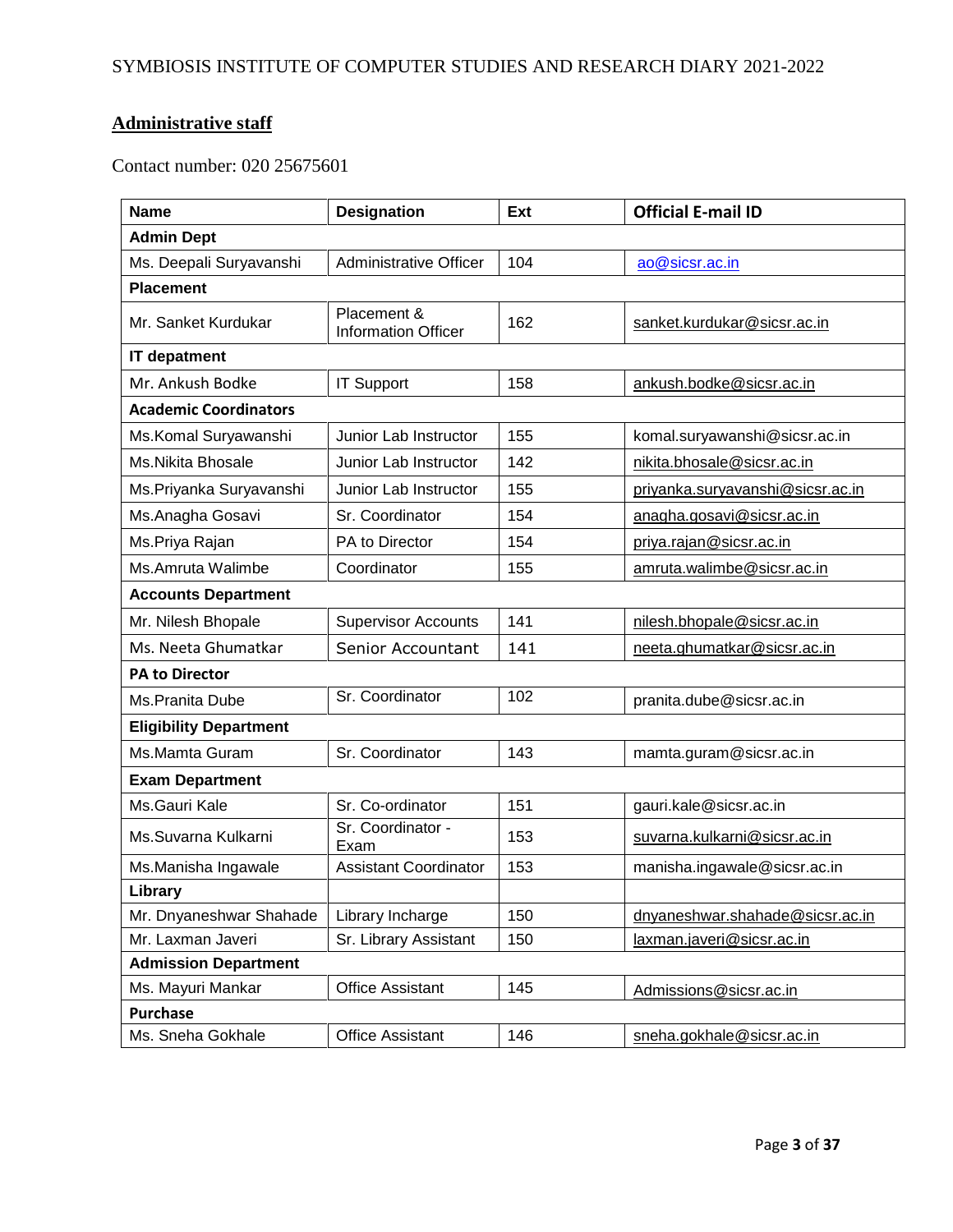## **Lab/Canteen/Estate**

| Supervisor |                      |     |
|------------|----------------------|-----|
| Lab $207$  | 2nd Floor            | 109 |
| Lab $307$  | 3rd Floor            | 126 |
| Lab $404$  | 4th Floor            | 131 |
| Canteen    | Ground Floor         | 269 |
| Mr. Yadav  | Estate Supervisor132 |     |

#### **Admission**

Admission and Registration

The selection procedure consists of following steps:

- 1. Register online a[t www.snaptest.org](http://www.snaptest.org/) for Symbiosis National Aptitude Test (SNAP)
- 2. Select institute- Symbiosis Institute of Computer Studies & Research (SICSR) & your preferred postgraduate programme [MBA(IT), MSc(CA) & MSc(SS)] at SICSR
- 3. Pay Rs. 1750 for SNAP registration and Rs. 1000 for Institute selection (SICSR)/ programme selection, through any one mode of payment specified at [www.snaptest.org](http://www.snaptest.org/)
- 4. Appear for Symbiosis National Aptitude Test (SNAP) on Sunday, 16th December 2018
- 5. Appear for Group Discussion Personal Interview & Writing Ability Test (GD-PIWAT) at centers as per dates mentioned on [www.sicsr.ac.in](https://www.sicsr.ac.in/)
- 6. Display of Merit list on [www.sicsr.ac.in](https://www.sicsr.ac.in/) on 20th February 2019

The distribution of marks for the selection procedure will be as follows:

- 1. SNAP Test: 50 Marks [SNAP Score of 150 will be scaled down to 50]
- 2. Group Exercise: 10 Marks
- 3. Personal Interaction: 30 Marks
- 4. Writing Ability Test: 10 Marks

Medium language of instruction: **English**

#### **PG PROGRAMME ELIGIBILITY CRITERIA**

MBA (IT), MSc. CA & Graduate in any discipline of any statutory university with minimum MSc-SS of 50% marks. (45% for SC / ST).

**Programme Outcome's (PO)** is a statement about knowledge, skill and attributes delivered through the specific programme for more details please visit link:

<https://www.sicsr.ac.in/programme-outcomes/>

#### **RESERVATIONS**

#### **For all SICSR Post-graduate programmes:**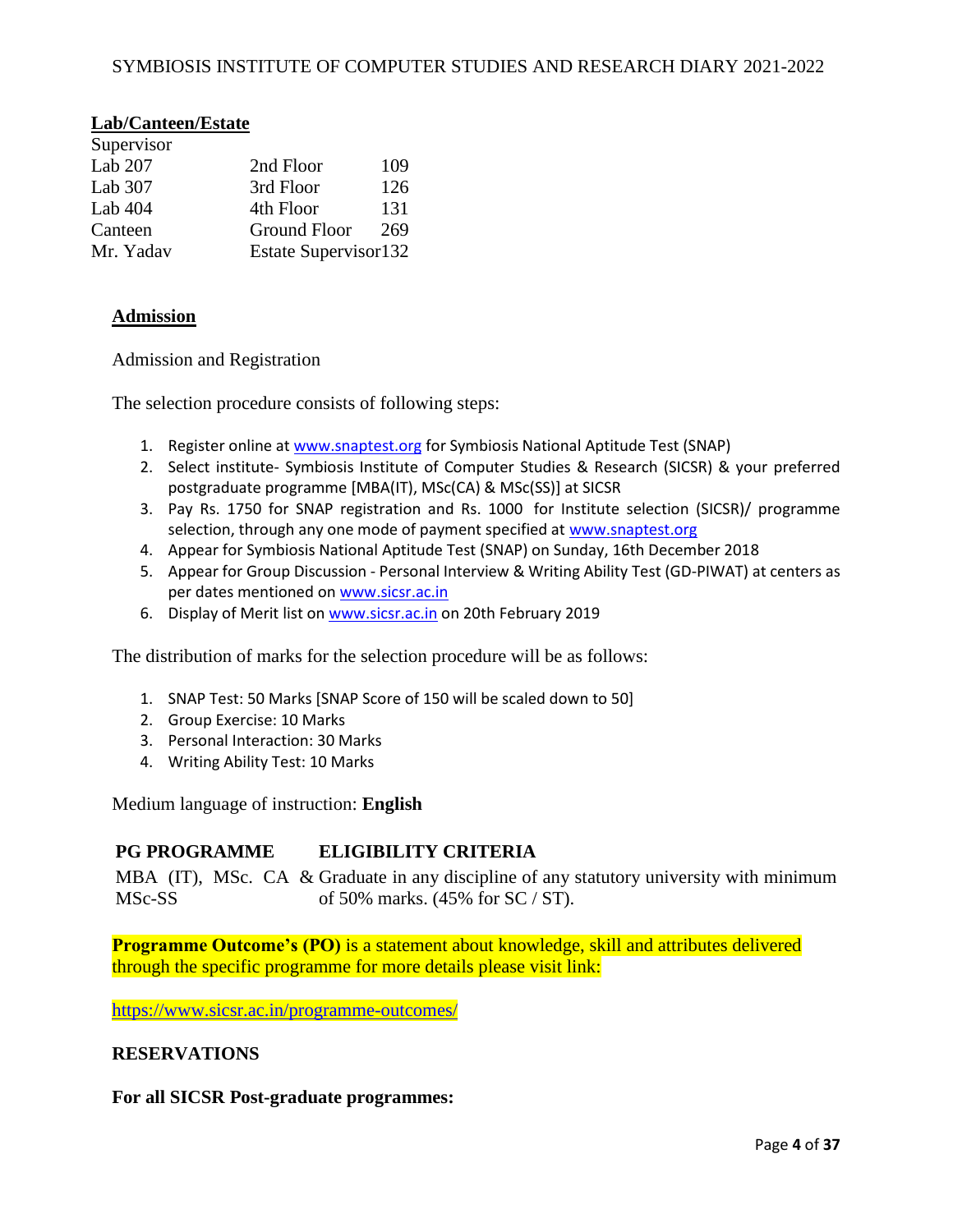- 1. **SC:** Scheduled Caste: (15% of intake capacity)
- 2. **ST:** Scheduled Tribe: (7.5% of intake capacity) (SC/ST candidates are required to attach a copy of the caste certificate attested by a competent authority.)
- 3. **DA:** Differently Abled: (3% of intake capacity) The seats will be allotted as per the guidelines given in "Persons with Disabilities Act, 1995 (Sec 39)"
- 4. **Children / Wards of Defence personnel:**: ( Only for MBA-IT Programme ) (5% of intake capacity), The term Defence Personnel would mean only those serving / retired Defence personnel

from Army, Navy, Air Force. Retired defence personnel are those who fall in the category of ex-servicemen as laid down in Ministry of Defence letter no 36035/5/85- Estt (SCT) dated 14 April 1987. It includes children of defence personnel who died while in service or after retirement.

#### **Over and above intake capacity:**

**K:** Kashmiri Migrants (2 seats per programme) (Kashmiri Migrant students will be admitted only if they submit the certificate issued by the Relief Commissioner of Jammu & Kashmir state.)

#### **Quota for International Students:**

**K:** International Students: (15% per programme) (Admission to the International students is as per the rules of SIU. All admissions to International students will be done through the International students cell. Please refer to the section "For International Students" on the website.)

#### **Admission Rules**

Every student of this institute shall abide by the rules of this institute, which may be updated from time to time. Admissions are subject to eligibility clearance from the University and will be confirmed only after payment of prescribed fees. Admissions will be cancelled in case of:

- 1. Not submitting the required documents in time. Submission of fake or incorrect documents.
- 2. Failing to fulfill required eligibility criteria of the respective programme
- 3. Admissions sought by fraudulent means. Students carrying any backlog in the qualifying examination

For the subsequent years, students are required to register again as per the schedule declared from time to time by paying the prescribed fees for that year. In case of failure to pay the prescribed fees before the stipulated date a late fee of Rs. 200/- per week will be charged

## **Rules regarding payment of fees**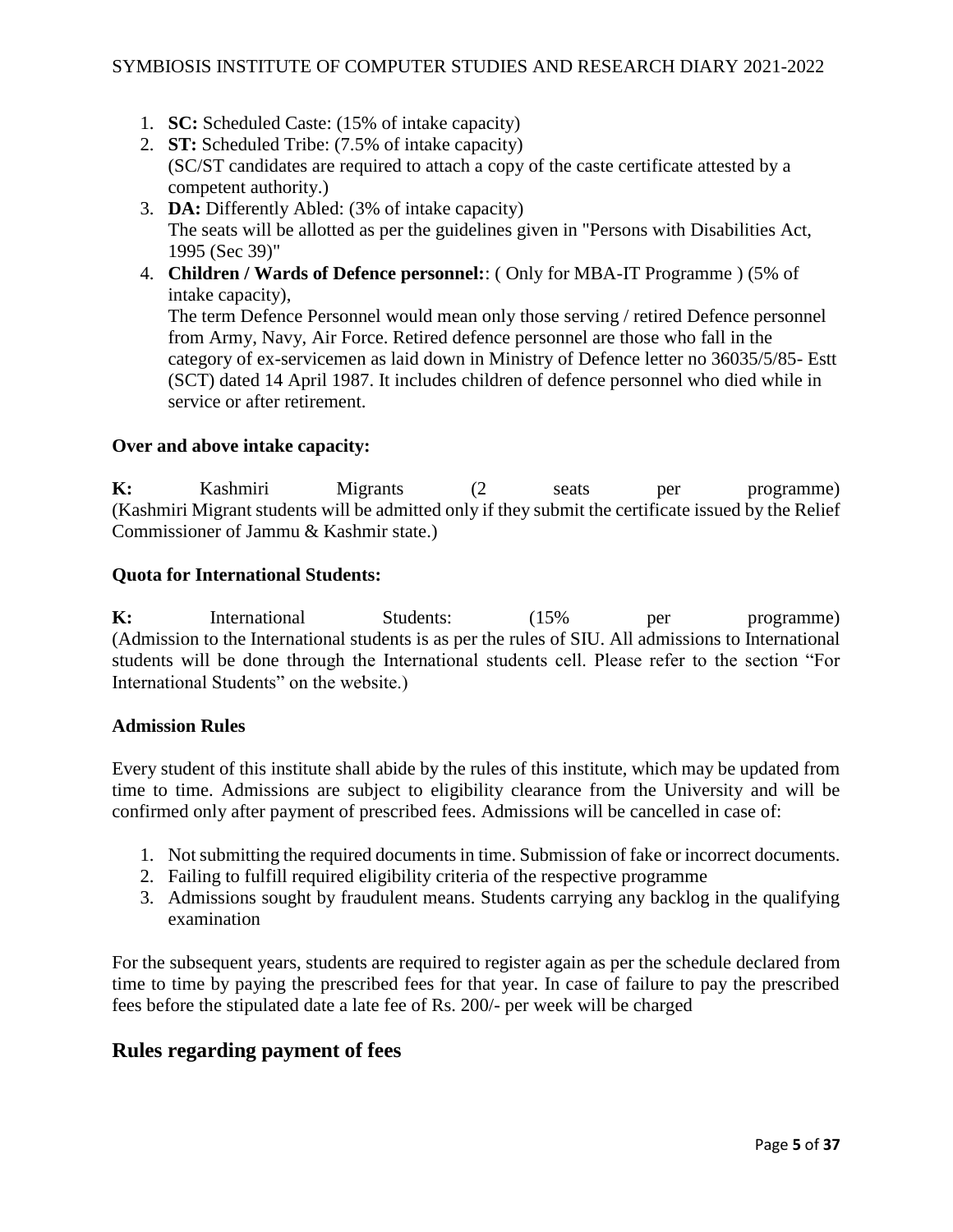The students are required to pay the fees on or before the stipulated date. Late payment of fees is allowed in genuine cases only. In such cases the student has to submit written application to the Director and, on approval, has to pay the fees with a fine of Rs. 200/- per week. After paying the fees and securing the admission if the student does not report to the SICSR office within a month from commencement of classes, his/her admission will stand cancelled and fees will be refunded as per the Refund Rules.

## **Refund Rules**

**A) RULES FOR REFUND OF FEES (ACADEMIC AND NON-TUITION INCLUDING HOSTEL AND MESS):If a student applies to withdraw/ cancel his/ her admission from the programme of study in which he/ she is enrolled, the Constituent Institution concerned shall follow the following four-tier system for the refund of fees remitted by the student.**

| Sr.<br>No.  | Point<br>of<br>when<br>the<br>student  <br>time<br>withdrawal/<br>applied<br>for<br>has<br>cancellation of admission | Percentage of<br>Aggregate fees *<br>of<br><b>Refund</b> |
|-------------|----------------------------------------------------------------------------------------------------------------------|----------------------------------------------------------|
|             | 15 days before the formally notified last date of admission                                                          | [90% (After deducting processing]<br>charges of $10\%$ ) |
| $ 2\rangle$ | Not more than 15 days after the formally notified last date $ 80\% $<br>of admission                                 |                                                          |
| 3           | More than 15 days but less than 30 days after formally $ 50\% $                                                      |                                                          |
| 14          | More than 30 days after formally notified last date of<br>admission                                                  | 00%                                                      |

**B) If admissions is cancelled after the commencement of the course**

## **\*(Inclusive of course fees and non-tuition fees but exclusive of caution money)**

#### **Important Admission Rule**

Last date for admission: All admissions will be closed after one month from the start of the programme. Admissions after this last date will be done only with the prior permission of the Vice-Chancellor.

# **No Capitation is charged for Admission to any Programme at any Institute of Symbiosis**

Symbiosis prides itself as an institution, which does not believe in the practice of capitation fees as a policy. No donation or capitation fee is required to be paid for admission.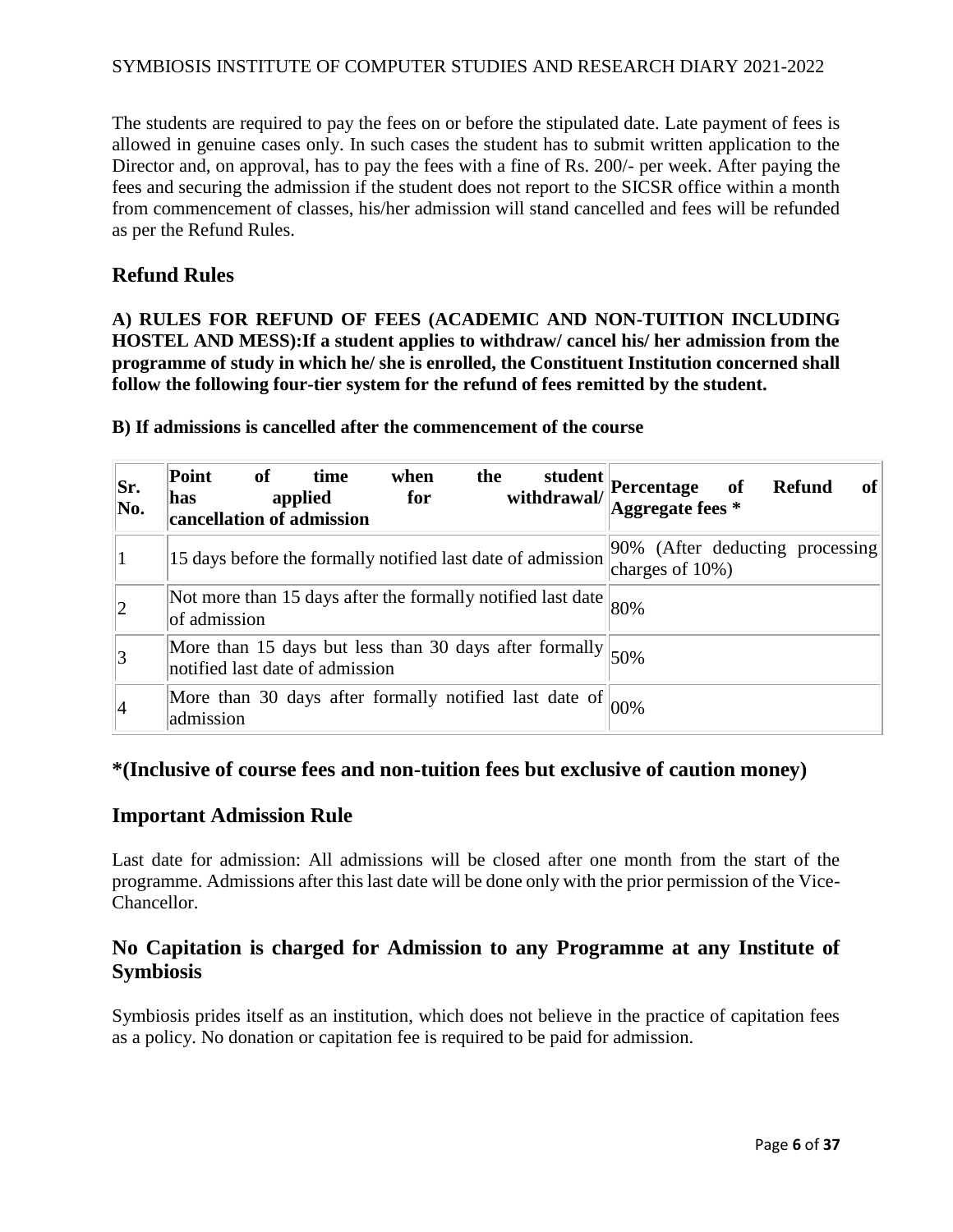# **Admissions of all International Students are done through The International Office of Symbiosis**

To check if you are an international student, refer to the categories listed below:

## **Categories under International Students Admissions:**

Undergraduate Level:

As an international student, you are eligible to apply as a Foreign National (FN ) if you hold a Foreign Passport and have secured a minimum of 50% in your 10+2 examination.

As an international student, you are eligible to apply as a Person of Indian Origin (PIO ) if you have a PIO card, and are a citizen of a country other than India; and have secured a minimum of 50% in your 10+2 examination.

As an international student, you are eligible to apply as a Non Residential Indian ( NRI ) if you have appeared for your last qualifying exam (equivalent to Indian 10+2) outside India.

## **Postgraduate Level:**

As an international student, you are eligible to apply as a Foreign National ( FN ) if you hold a Foreign Passport.

As an international student, you are eligible to apply as a Person of Indian Origin ( PIO ) if you have a PIO card, and are a citizen of a country other than India.

As an international student, you are eligible to apply as a Non Residential Indian ( NRI ) if you have appeared for your 10+2 examination outside India, and have appeared for your graduation either in India or outside India.

**NOTE:** It is mandatory for Post Graduate students, who fall in the NRI Category and have appeared for their graduation in India, to appear for the SNAP Test.

If you fall into any of the these categories and wish to apply to Symbiosis Institute, kindly contact:

**Symbiosis Center for International Education (SCIE) Symbiosis Society Senapati Bapat Road, Pune - 411004 Maharashtra, India Tel: +91-(020)-25671905 Fax: +91-(020)-25673854 Email: [intadmissions@symbiosis.ac.in](mailto:intadmissions@symbiosis.ac.in) URL: [www.scie.ac.in](http://www.scie.ac.in/)**

#### **UG Admission Procedure**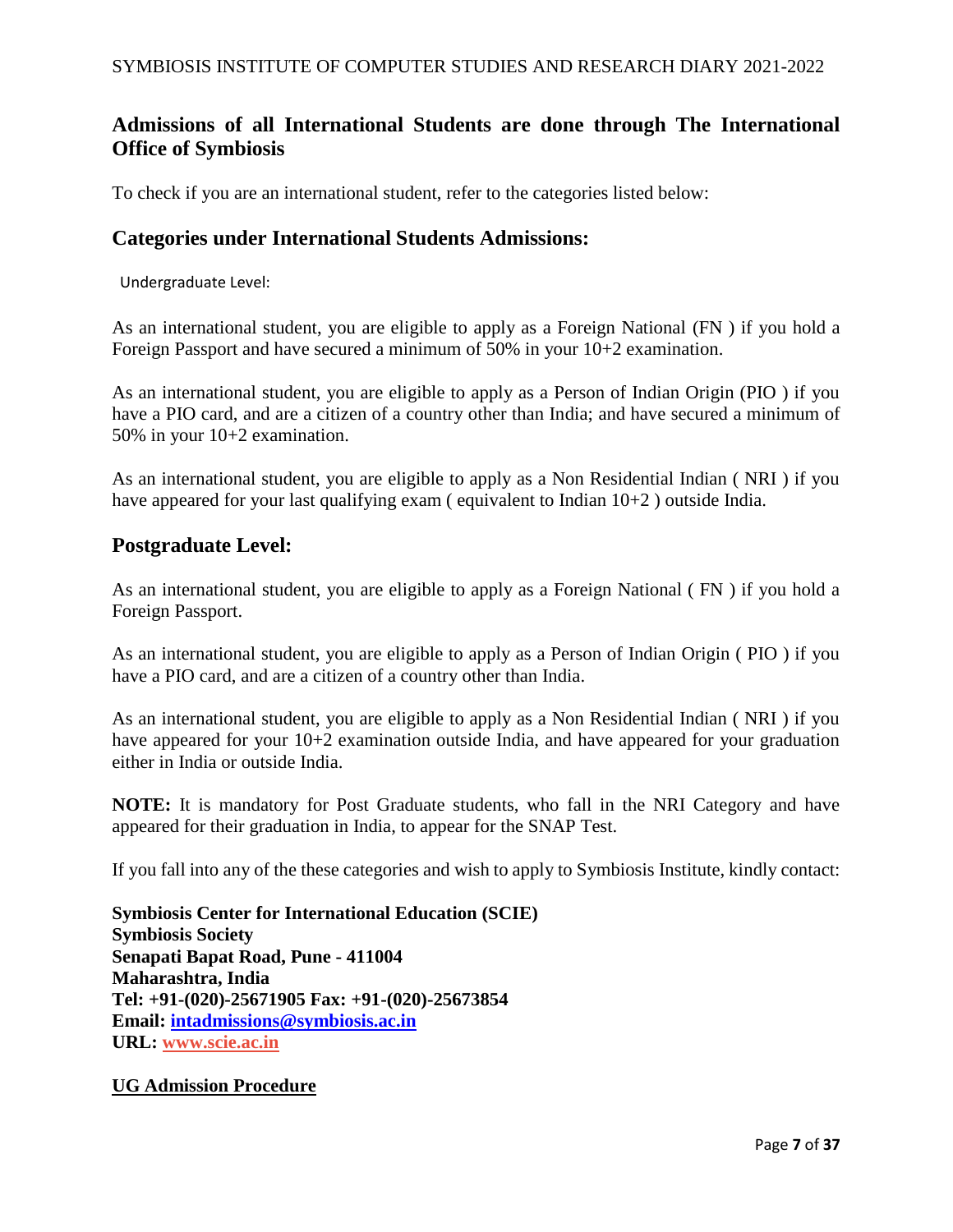## **Application Procedure:**

For seeking admission to the Symbiosis Institute of Computer Studies & Research,Pune students should adopt and complete the following procedure: -

**Step 1:** Entrance Test Procedures for SET

- The applicant must register online for Symbiosis Entrance Test (SET) Examination, 2018. For more details please visit: [www.set-test.org](https://www.set-test.org/)
- For mode of payment, please visit: [www.set-test.org](https://www.set-test.org/) Applicant shall receive the prospectus from Symbiosis International University, Pune only.

**Step 2:** To apply to Symbiosis Institute of Computer Studies & Research (SICSR)

- While registering for SET, applicant has to also apply for SICSR in the same application form. A fee of Rs. 1000/- is to be paid for registration for SICSR. This is mandatory condition, without which applicant will not be considered for short-listing for the PI-WAT (Personal Interview and Writing Ability Test) process.
- The payment for this can be made online by credit card, Net Banking, Axis Bank pay in slip along with the payment of SET registration OR by forwarding a Demand Draft in favour of Symbiosis Institute of Computer Studies & Research payable at Pune, to the Institute OR by paying through credit card at the time of online application to the institute OR through Net Banking (account details are available on the Application form).
- In case payment is made by Demand Draft, please mention your name and the SET ID number on the back of the Demand Draft and send it by speed post (EMS)/Registered AD.
- Please ensure that payment of Rs. 1000/- for application for SICSR is made separately. Without this payment, application shall not be considered. The last date for payment for SICSR is 14th May, 2019.

#### **Eligibility Criteria**

XII pass from any stream OR government diploma in Engineering and Technology with minimum 50% marks (For SC/ST: 45%)

Intake for BBA (IT): 120 students Intake for BCA: 180 students

#### **RESERVATIONS**

#### **For all SICSR Under graduate programmes:**

- 1. **SC:** Scheduled Caste: (15% of intake capacity)
- 2. **ST:** Scheduled Tribe: (7.5% of intake capacity) (SC/ST candidates are required to attach a copy of the caste certificate attested by a competent authority.)
- 3. **DA:** Differently Abled: (3% of intake capacity) The seats will be allotted as per the guidelines given in "Persons with Disabilities Act, 1995 (Sec 39)"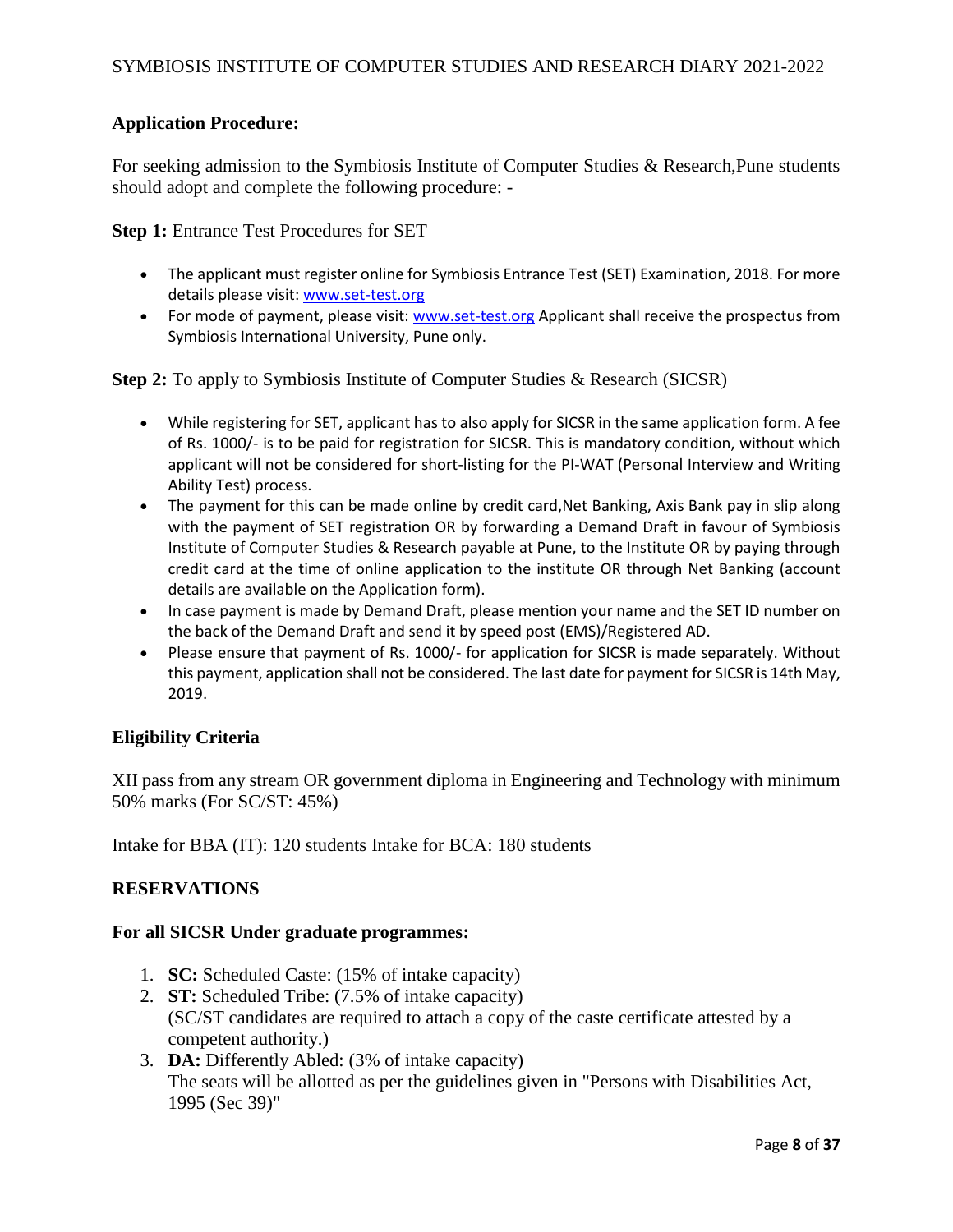#### 4. **Children / Wards of Defence personnel:**: (5% of intake capacity)

The term Defence Personnel would mean only those serving / retired Defence personnel from Army, Navy, Air Force. Retired defence personnel are those who fall in the category of ex-servicemen as laid down in Ministry of Defence letter no 36035/5/85- Estt (SCT) dated 14 April 1987. It includes children of defence personnel who died while in service or after retirement.

## **Over and above intake capacity:**

**K:** Kashmiri Migrants (2 seats per programme) (Kashmiri Migrant students will be admitted only if they submit the certificate issued by the Relief Commissioner of Jammu & Kashmir state.)

#### **Quota for International Students:**

**K:** International Students: (15% per programme) (Admission to the International students is as per the rules of SIU. All admissions to International students will be done through the International students cell. Please refer to the section "For International Students" on the website.)

a.Eligibility criteria are defined and promulgated as per University stipulations on which admission to a programme at SICSR is based. However, eligibility alone is not a guarantee for admission.

b.A candidate's admission to a programme is not transferable to any other person or another p r o g r a m m e if not applied for another programmes.

c.Students seeking admission have to pay applicable fees (non-refundable except as stipulated) and clear the initial payment within specific time limits for registration for the batch.

d.Admission and Registration at SICSR is as per applicable University rules and the discretion of the management. All decisions on the matter will be final and binding by the management.

e.Admission will be confirmed only after payment of prescribed fees and fulfilling eligibility criteria.

f.Admissions will be cancelled in case of:

- 1.Not submitting the required documents in time.
- 2.Submission of fake or incorrect documents

3.Failing to fulfill required eligibility criteria of the respective programme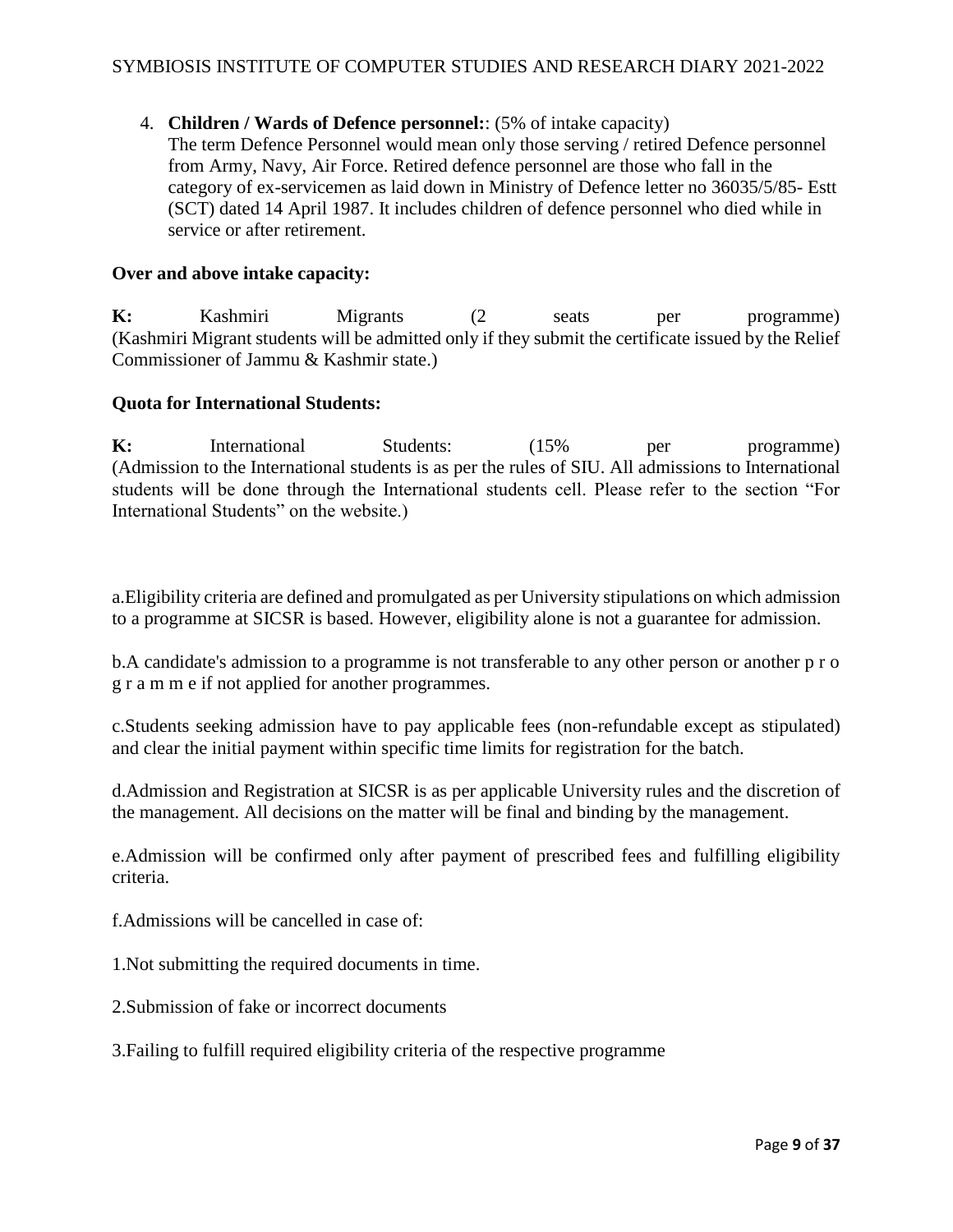Note: It is the responsibility of the candidates to ascertain whether they possess the requisite qualifications for admission. Having been admitted provisionally does not mean acceptance of eligibility. Final eligibility of admission will be decided by SYMBIOSIS INTERNATIONAL UNIVERSITY (SIU).

Students are provisionally admitted to the full time programmes of SICSR where

admission and registration is subject to the submission of original documents of Migration

Certificate and Transfer/Leaving Certificate, photocopies of XII Standard Mark sheets, a l l semester mark sheets, passing certificate, and if applicable, Gap Certificate/Affidavit for name change/Caste/Category Certificate(SC/ST/J&K/Defence/PH) at time of joining college. (Eligibility will be as per University stipulations).

4.Students whose XII standard results have not been declared at the time of admission are

provisionally admittedto the B.B.A.(IT) / BCA programme subject to their submission of proof of clearing the eligibility criteria for admission as above, onorbeforethe stipulated date of the year of admission, failing which their admission stands automatically

withdrawn.

5.Students whose graduation results have not been declared at the time of admission are provisionally admitted to the M.B.A.(IT) / M.Sc.(CA) programme of SICSR subject to their submission of proof of clearing the eligibility criteria for admission as above, on or before the stipulated date of the year of admission, failing which their admission stands automatically withdrawn.

6.Mark-sheets, degree/diploma certificates will be physically checked and verified. .

Note: It is the responsibility of the candidates to ascertain whether they possess the requisite qualifications for admission. Having been admitted provisionally does not mean acceptance of eligibility. Final eligibility of admission will be decided by SYMBIOSIS INTERNATIONAL (DEEMED UNIVERSITY) (SIDU).

#### **Cancellation of Admission and Registration**

#### **Notification of Withdrawal**

A student who decides to withdraw from his/her programme of study must apply online through Finance portal. The student must return his/her identity card to the programme coordinator and student challan copy to admission department.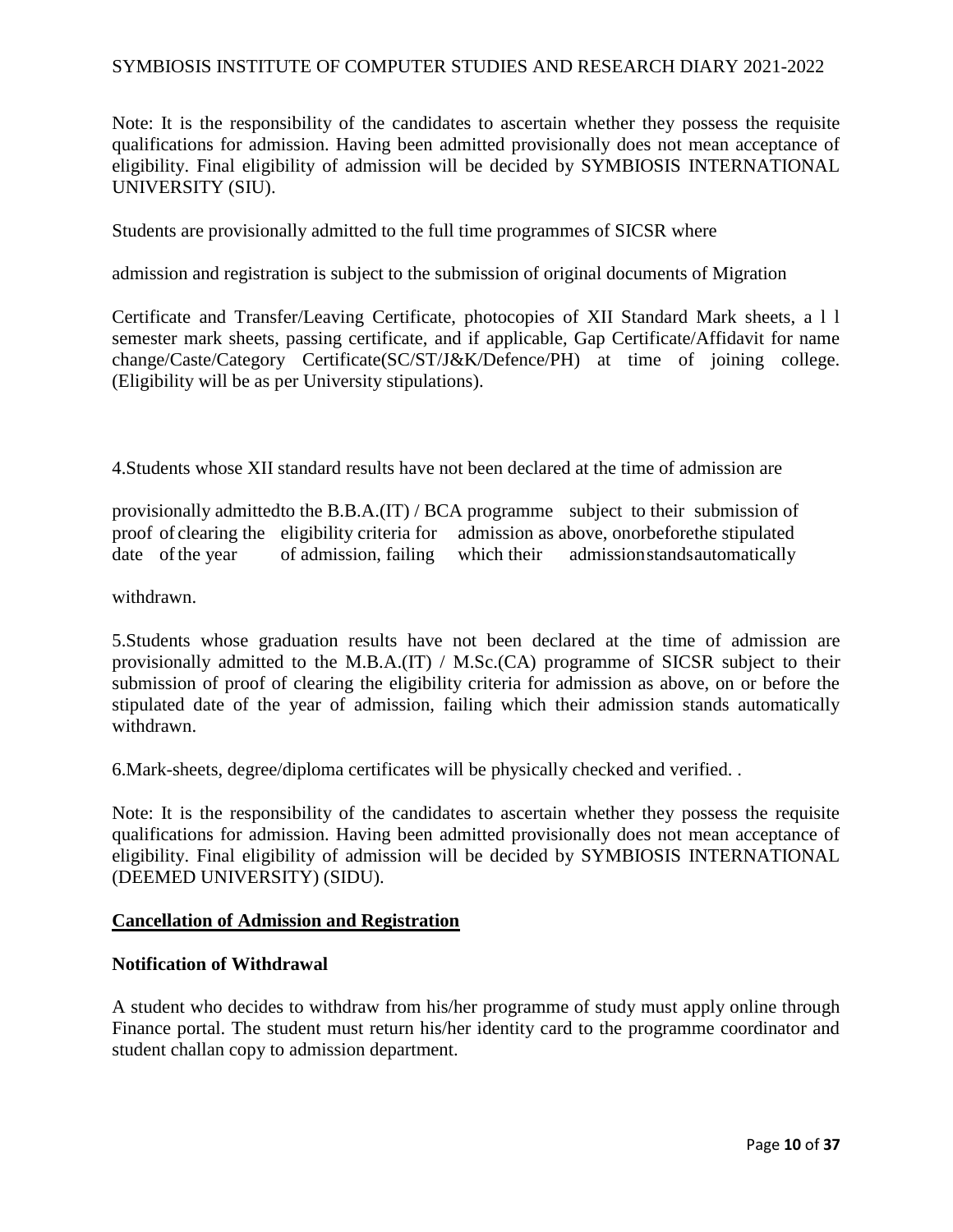A student's admission may also be cancelled due to non-adherence to norms of discipline promulgated by the College.

A student continually failing to display interest in the conduct of the education provided and the allied processes in spite of reminders may have his/her admission cancelled.

#### **Feedback/Redressal**

SICSR actively and continuously seeks, appreciates and acts upon feedback from students about its services in order to improve the quality of services provided to them. Students are free to approach their programme in charge or any SICSR faculty/staff member with queries/issues for assistance and guidance. Batch meetings are a suitable forum for the purpose. A suggestion box is also provided.

Student's feedback on the conduct and coverage of programme is sought by obtaining a formal feedback every semester during conduct of the programme. In exceptional cases, depending upon the situation, students may seek formal redressal of any grievance relating to their position as students. Complainants should always attempt to resolve complaints informally before moving to the use of the formal complaint procedure.

#### **Rules and Regulations**

#### **Academic Regulations**

#### **Unfair practices**

Students are prohibited from resorting to unfair practices at SICSR examinations, tests or other evaluated components. The following events (inclusive but not exhaustive) would be considered as having resorted to unfair practice(s) during examinations / tests:

1.Carrying any material to the examination hall in any manner, talking to other students, copying from others, or allowing others to copy from one's paper, taking or giving any kind of assistance, communicating with a person in or outside the examination hall, using cellular phones or resorting to any other means to provide/obtain unfair advantage. If students are found to be resorting to unfair practices ,copying material , submitting for evaluation as his/her own, behaving in an undisciplined manner or causing nuisance or disturbance to other students then they will be liable to disciplinary action forthwith and can be awarded a fail mark.

2.Use of unfair means would lead to red-listing or cancellation of registration for the programme/striking his/her name off the rolls or any other academic action on the basis of the report submitted by the invigilator and the Controller of Examinations to the management about use of unfair means to SICSR.

3.Late entry for examination will invite provisions of above penalty.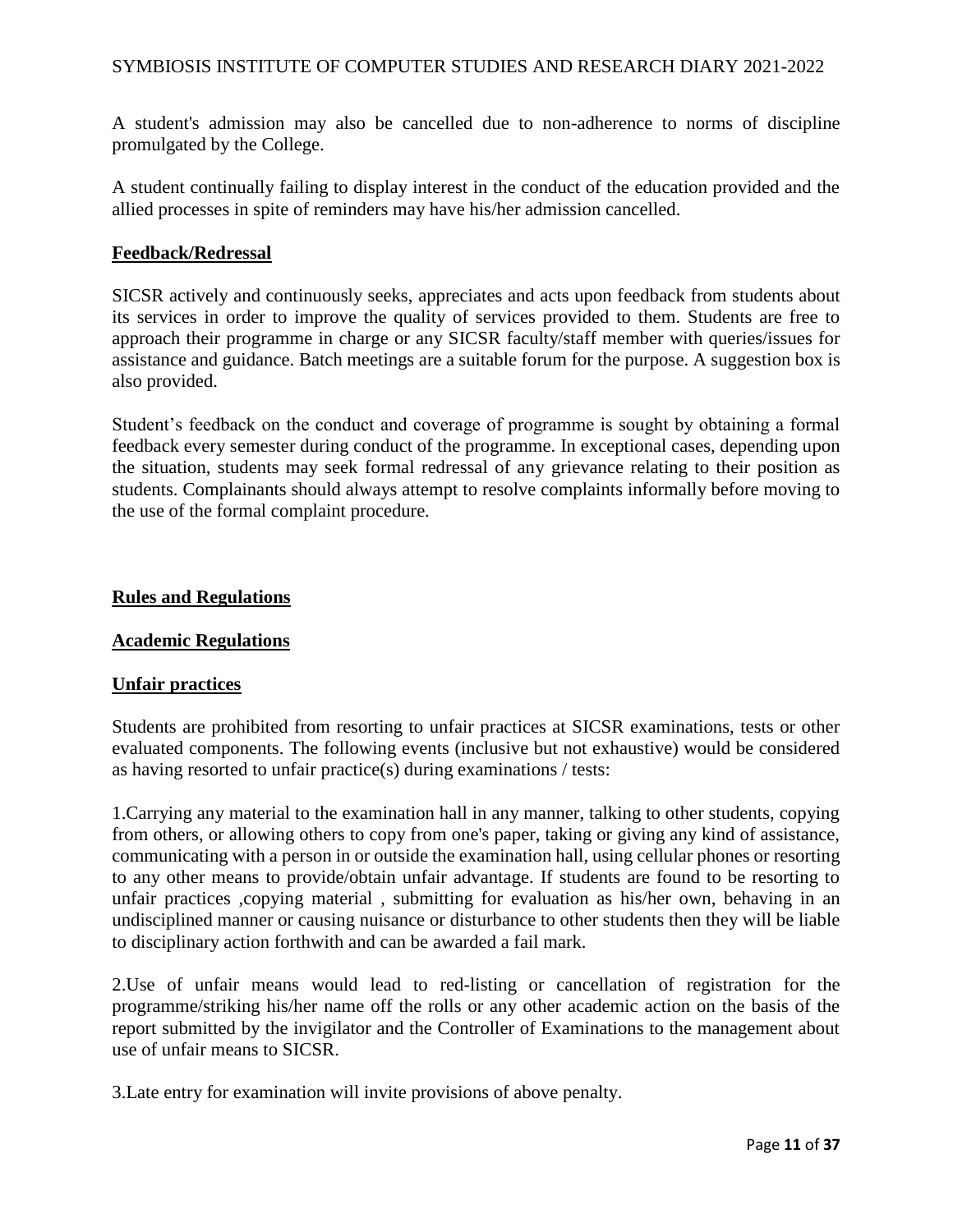4.University stipulations in this regard are binding on all.

#### **Plagiarism**

SICSR defines plagiarism as "the substantial unacknowledged incorporation in a student's work of material derived from the work (published or unpublished) of another". Plagiarism is an unethical practice and you must not adopt it.

It is expected that you will make reference to other people's work when preparing your assignments and your dissertation. This does not, however, mean that you should simply use their words. If you are reporting other people's thoughts, you should paraphrase, summarize and synthesize. You may quote, but quotation must be short and must be indicated by quotation marks at the beginning and the end. Awarding a fail mark for the assignment concerned can punish plagiarism.

#### **Code of Conduct**

#### SYMBIOSIS INTERNATIONAL (DEEMED UNIVERSITY)

Article 1: Preamble

The student code of conduct [Code] is established to foster and protect the core missions of the Symbiosis International University, Pune [University], to foster the scholarly and civic development of the University's students in a safe and secure learning environment, and to protect the people, properties and processes that support the University and its missions. However, the establishment and maintenance of a community where there is freedom to teach and to learn is dependent on maintaining an appropriate sense of order that allows for the pursuit of these objectives in an environment that is both safe and free of invidious disruption. Rules and regulations are necessary to mark the boundaries of this needed order.

#### Article 2: Applicability

The Code is applicable to all students, which includes all persons taking programmes at various constituent institutes of the University, either full time or part-time, pursuing undergraduate, graduate, professional studies. Persons who withdraw after allegedly violating the Code, who are not officially enrolled for a particular semester or term, but have a continuing relationship with the University, or who have been notified of their acceptance for admission are considered as "students". The Code applies to all locationsof the University.

#### Article 3: Jurisdiction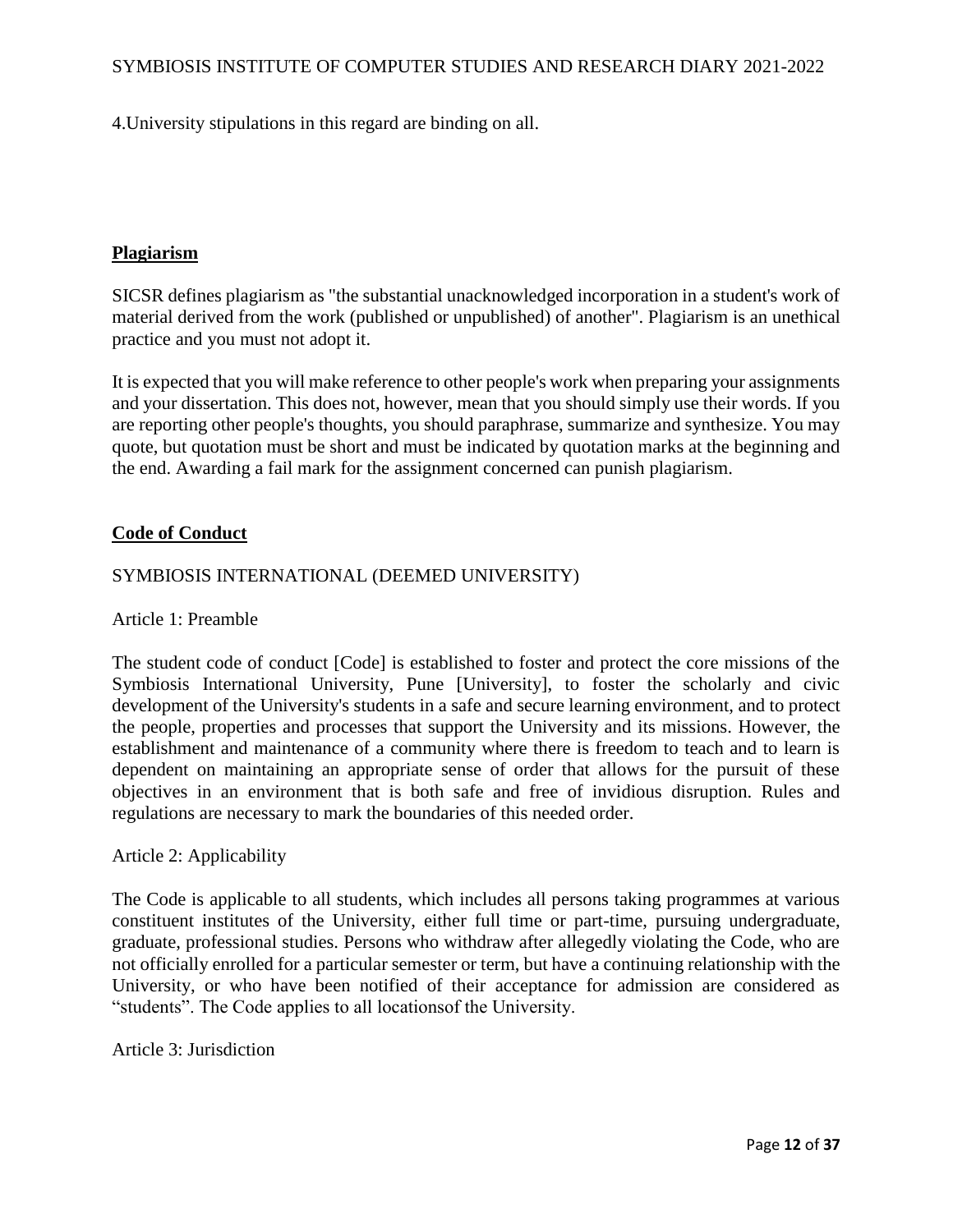The Code applies to the on-campus conduct of all students at all the location / campus of the University. The code also applies to the off-campus conduct of students in direct connection with: A. Academic course requirements or any credit-bearing experiences, such as internships, field trips, study abroad / student exchange; B. Any activity supporting pursuit of a degree, such as research at another institution or a professional practice assignment; C. Any activity sponsored, conducted, or authorized by the university or by registered student organizations; Notification No. SI(DU)/28/293 Page 3 of 7 D. Any activity that causes substantial destruction of property belonging to the university or members of the university community or causes serious harm to the health or safety of members of the university community; or E. Any activity in which a police report has been filed, a summons or indictment has been issued, or an arrest has occurred for any act or omission. Students continue to be subject to the laws of the land while at the university, and violations of those laws may also constitute violations of the code. In such instances, the university may proceed with university disciplinary action under the code independently of any criminal proceeding involving the same conduct and may impose sanctions for violation of the code even if such criminal proceeding is not yet resolved.

#### Article 4: Responsibilities of Students

Students are members of the University community and citizens of the state. As citizens, students are responsible to the community of which they are a part, and, as students, they are responsible to the

academic community of the University. Admission to the university carries with it the presumption that students will conduct themselves as responsible members of the academic community. As a condition of enrollment, all students assume responsibility to observe standards of conduct that will contribute to the pursuit of academic goals and to the welfare of the academic community. They are expected to practice high standards of academic and professional honesty and integrity and also to respect the rights, privileges, and property of other members of the academic community and the Society. They should refrain from any conduct that would interfere with university functions or endanger the health, welfare, or safety of other persons. As a citizen of State, a student should not discriminate on the basis of race, color, creed, age, religion, gender, national or ethnic origin, marital status, sexual preference, physical disability, or any other legally protected status. They should at all times conduct themselves in a manner, which is not prejudicial to any law of the land. Their conduct should aim to achieve the meaning, mandate and manifestation as enshrined inthe Constitution of India.

#### Article 5: Disciplinary Misconduct

Any student found to have committed or to have attempted to commit the following misconduct is subject to appropriate disciplinary action under this Code. The instances of misconduct are not to be interpreted as all–inclusive of situations in which disciplinary action will be invoked. These instances are illustrative, and the University reserves the right to take disciplinary action in appropriate circumstances not set out in this article. Notification No. SI(DU)/28/293 Page 4 of 7 The illustrative list of misconduct is as follows (Not exhaustive) :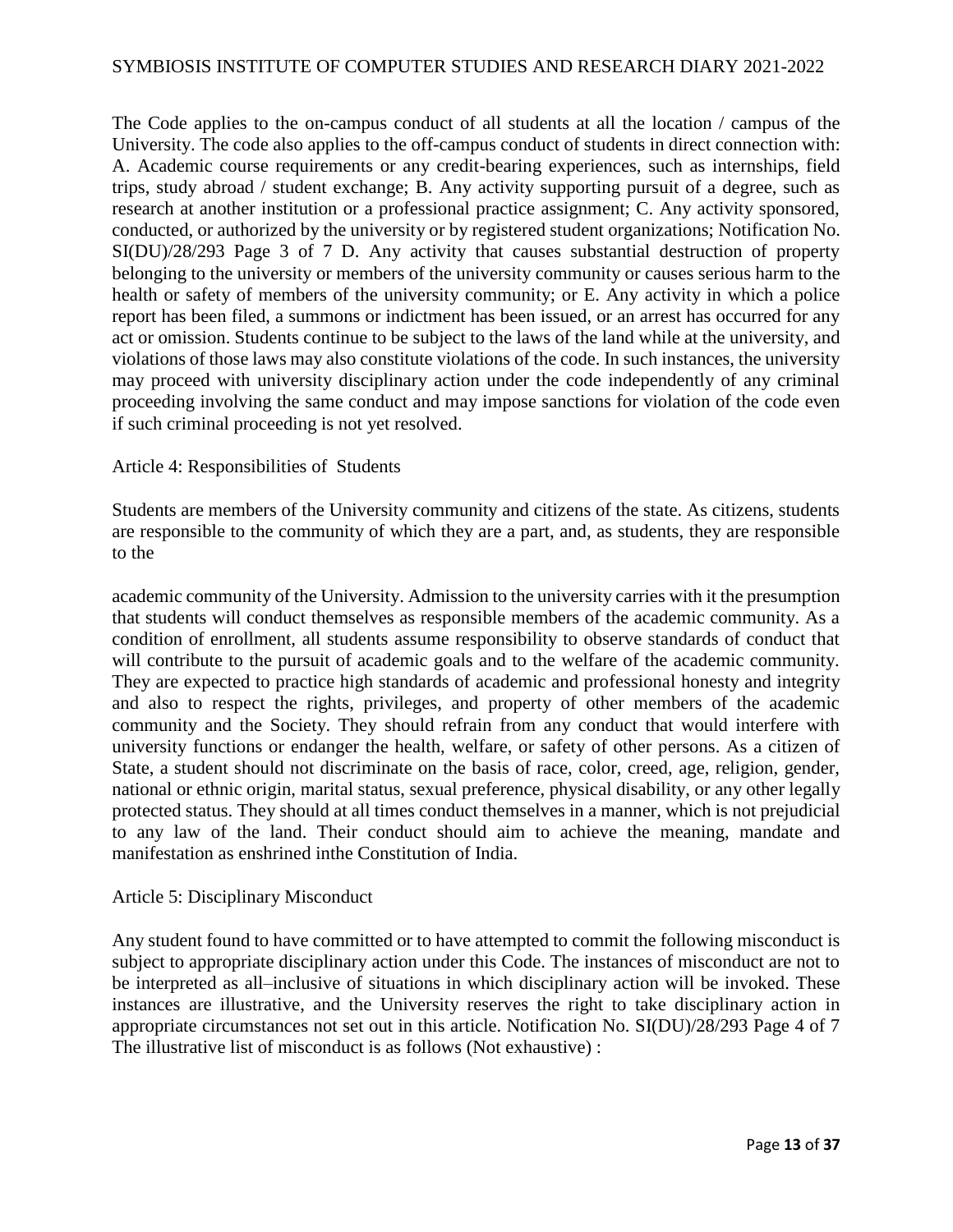DMC 1: Academic Misconduct: Academic Misconduct means plagiarizing; cheating on assignments or examinations. DMC 1[a]: Cheating: The act of obtaining or attempting to obtain credit for work by use of dishonest, deceptive, or fraudulent means.

DMC 1[b]: Plagiarism: The act of taking ideas, words, or specific substances of another and offering them as one's own.

DMC 2: Disruptive Conduct - Conduct that intentionally and substantially obstructs or disrupts teaching or freedom of movement or other lawful activities on university premises or in connection with any university- sponsored event or activity;

DMC 3: Discrimination - Engaging in verbal or physical behavior directed at an individual or group based on origin, race, creed, gender, religious beliefs, or sexual orientation that, according to a person of reasonable sensibilities, is likely to create an intimidating or demeaning environment that impedes the access of other students, faculty and staff to the educational benefits available to them. It also includes wearing articles of clothing with derogatory, racist, discriminatory, patently offensive, profane, sexually explicit, or graphic messages either in words or pictures, which demonstrate bias or discrimination against any individual or group within the University.

DMC. 4: Falsification - Falsification means willfully providing University offices or officials with false, misleading, or incomplete information; forging or altering official University records or documents or conspiring with or inducing others to forge or alter University records or documents.

DMC 5: Refusal to Identify - Refusal to identify or falsely identifying one's self when requested by an authorized University official.

DMC 6: Illegal or Unauthorized Possession or Use of Weapons - Illegal or unauthorized possession or use of weapons means possessing or using weapons or articles or substances usable as weapons, including, but not limited to, firearms, incendiary devices, explosives, and dangerous biological or chemical agents.

DMC 7: Illegal or Unauthorized Possession or Use of Drugs or Alcohol, Smoking –Symbiosis strongly supports the goals of "Drug Free Campuses". It is policy of Symbiosis that no student shall distribute, possess, or use illegal drugs, a controlled substance, on its premises. Possession of paraphernalia associated with the illegal use, possession, or manufacture of a controlled substance is also prohibited. It is also the Policy of University that smoking is prohibited in all the campuses of Symbiosis. Notification No. SI(DU)/28/293 Page 5 of 7

DMC 8: Unauthorized Access and Use - Unauthorized access means accessing without authorization University property, facilities, services, or information systems, or obtaining or providing to another person the means of such unauthorized access, including, but not limited to, using or providing without authorization keys, access cards, or access codes.

DMC 9: Act of Violence, Threatening, Harassing, or Assaultive Conduct - Act of Violence, Threatening, harassing, or assaultive conduct means engaging in conduct that has caused injury to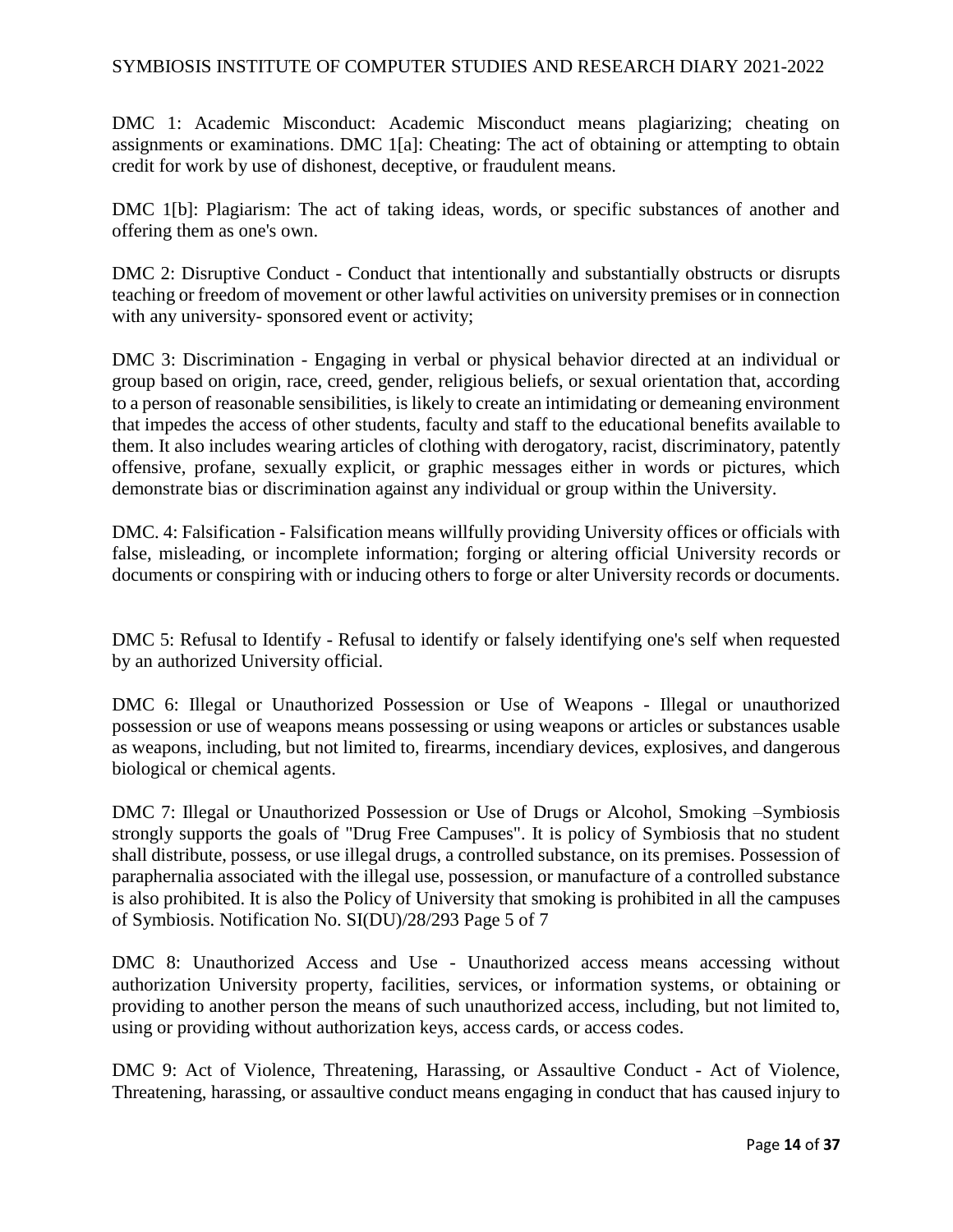other residents of the campus, endangers or threatens to endanger the health, safety, or welfare of another person, including, but not limited to, threatening, harassing, or assaultive behavior.

DMC 10: Theft, Property Damage, and Vandalism - Theft, property damage, and vandalism include theft or embezzlement of, damage to, destruction of, unauthorized possession of, or wrongful s le or gift of property.

DMC 11: Recording of Images without Knowledge - Using electronic or other means to make a video or photographic record of any person in a location where there is a reasonable expectation of privacy without the person's prior knowledge, when such a recording is likely to cause injury, distress, or damage to reputation. This includes, but is not limited to, taking video or photographic images in shower/locker rooms, residence hall rooms, and restrooms. The storing, sharing, and/or distributing of such unauthorized records by any means is also prohibited.

DMC 12: Causing Disrepute to other students – Engaging or inciting other students to engage by any means whatsoever and performing or attempting to perform an act, which bring disrepute to other students / faculty of the University.

DMC 13: Failure to comply with university or any other authority - Failure to comply with legitimate directives of authorized university officials, law enforcement agency in the performance of their duties or violation of the terms of a disciplinary sanction.

DMC 14: Ragging – Any act which amounts to ragging in any form as defined under the Maharashtra Prohibition of Ragging Act, 1999 and also under the UGC Prohibition of Ragging Regulations, 2009.

DMC 15: Contracts - Students are prohibited from entering into verbal or written agreements or contracts that purport to bind, obligate, or create liability of any kind for University. The University will hold all such students individually liable for any financial or legal consequences or damages that may result from such unauthorized actions

DMC 16: Abuse of Electronic Communication - Using University or personal telecommunications, data communication networks for illegal or improper purposes or in violation of University regulations and policies, or related laws. Notification No. SI(DU)/28/293 Page 6 of 7

DMC 17 : Media Contact - Students are expressly prohibited from speaking on behalf of, or for, University with any media organization or publication, or from inviting the same to any University-owned or operated property, facility, or event without the express written permission of the Office of University Communications.

DMC 18: Organization and Event Registration – A Student or group of Students shall not form any organization, society or organize any event or collect any fund or subscription without the specific written permission of the University.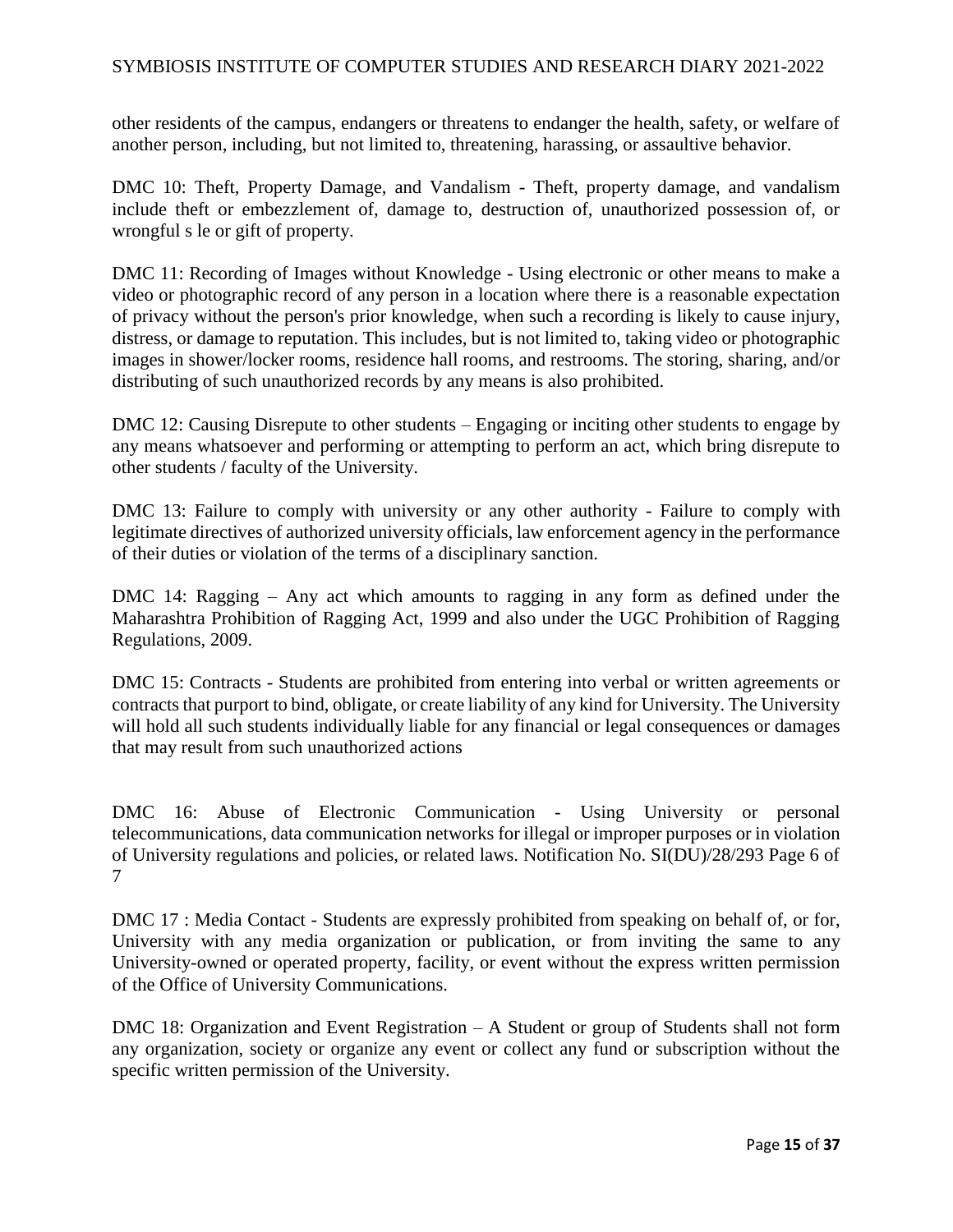DMC 18: Presenting False Testimony - Knowingly making false statements regarding a disciplinary matter

before, during or after the disciplinary adjudication process. DMC 19: Violation of University rules - Violation of other published university regulations, policies, or rules, or violations of law. These university regulations, policies, or rules include, but are not limited to, those rules, which regulate dress code, which regulate submission of assignments, which regulate examinations, which prohibit the misuse of library, misuse of computing resources, miscues of laboratory, which regulate acts which amounts to sexual harassment, rules for student and hostel rules and regulations.

Article 5 (a): Grievance Cells of every institute:

Every institute shall form Grievance Committee to address grievances of students. Thestudents should be informed about the existence of such a committee, the members and the procedure of submitting grievances.

Constitutation of Grievance Committee:

i. Director/Deputy Director.

ii.Senior Faculty nominated by the Director.

iii.One member of teaching faculty who will necessarily be a female member.

iv.Registrar/ Office Superintendent. ( convener of the meetings)

Procedure:

The aggrieved student would submit in writing his/her grievance to the Registrar/ Office Superintendent.

The Registrar/ Office Superintendent would convene a meeting of members within ten days of receiving the complaint.

Where the Director is not a member of the committee, the report of the committee must be submitted to him/her within 5 working days of the meeting.

The decision taken would be communicated to the student within 3 further working days.

Further the student can appeal to the University Grievance Committee (appellate authorities) within 5 working days. Notification No. SI(DU)/28/293 Page 7 of 7

Article 6: Hearing And Appeals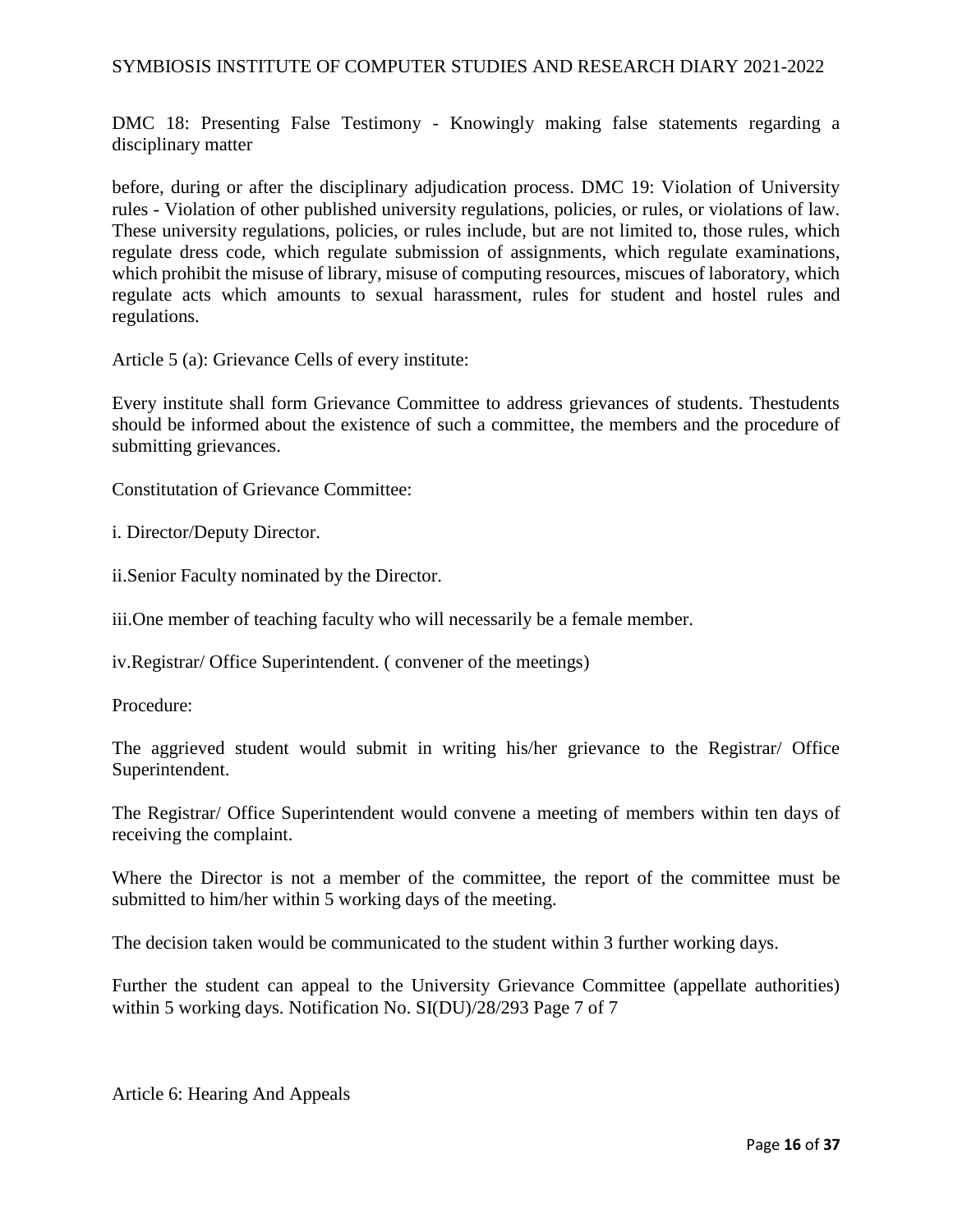Any student charged with violation of the Code shall have the opportunity to receive a fair hearing. To safeguard the rights of students, the Vice Chancellor shall ensure that there is an appeal procedure to govern the alleged violations of this policy. The appeals procedure shall provide both substantive and procedural fairness for the student alleged to have violated the Code and shall provide for resolution of cases within a reasonable period of time. ¾ Composition:

The Vice – Chancellor-Chairman

The Associate Dean-SIRI

The Associate Dean - Student affairs

The Registrar

The Faculty Member (Female) Other than the institute from where the students submit's grievance.

The Campus Administrator – Lavale Campus.

Article 7: Punishment And Penalties

One or more of the following programmes of action may be taken when a student has been found to have violated the student code of conduct:1. Warning: A written letter of reprimand resulting from a student's misconduct.

2.Suspension: Suspension is a sanction that terminates the student's enrollment at the university for a specified period of time.

3.Monetary Fines: Monetary Fines is a sanction in which a student is required to deposit amount as penalty or any amount deposited by him is forfeited or adjusted, resulting from misconduct. It also includes Restitution which means making compensation for loss, injury, or damage.

4.Confiscation. Confiscation means confiscation of goods used or possessed in violation of University regulations.

5.Restriction of Privileges - Restriction of privileges means the denial or restriction of specified privileges, including, but not limited to, access to a student facilities, placement programmes, university events for a defined period of time.

6.Withholding of Diploma or Degree. Withholding of diploma or degree means the withholding of diploma or degree otherwise earned for a defined period of time or until the completion of assigned sanctions.

7.Dismissal: Dismissal is a sanction which permanently separates a student from the university without opportunity to re-enroll in the future.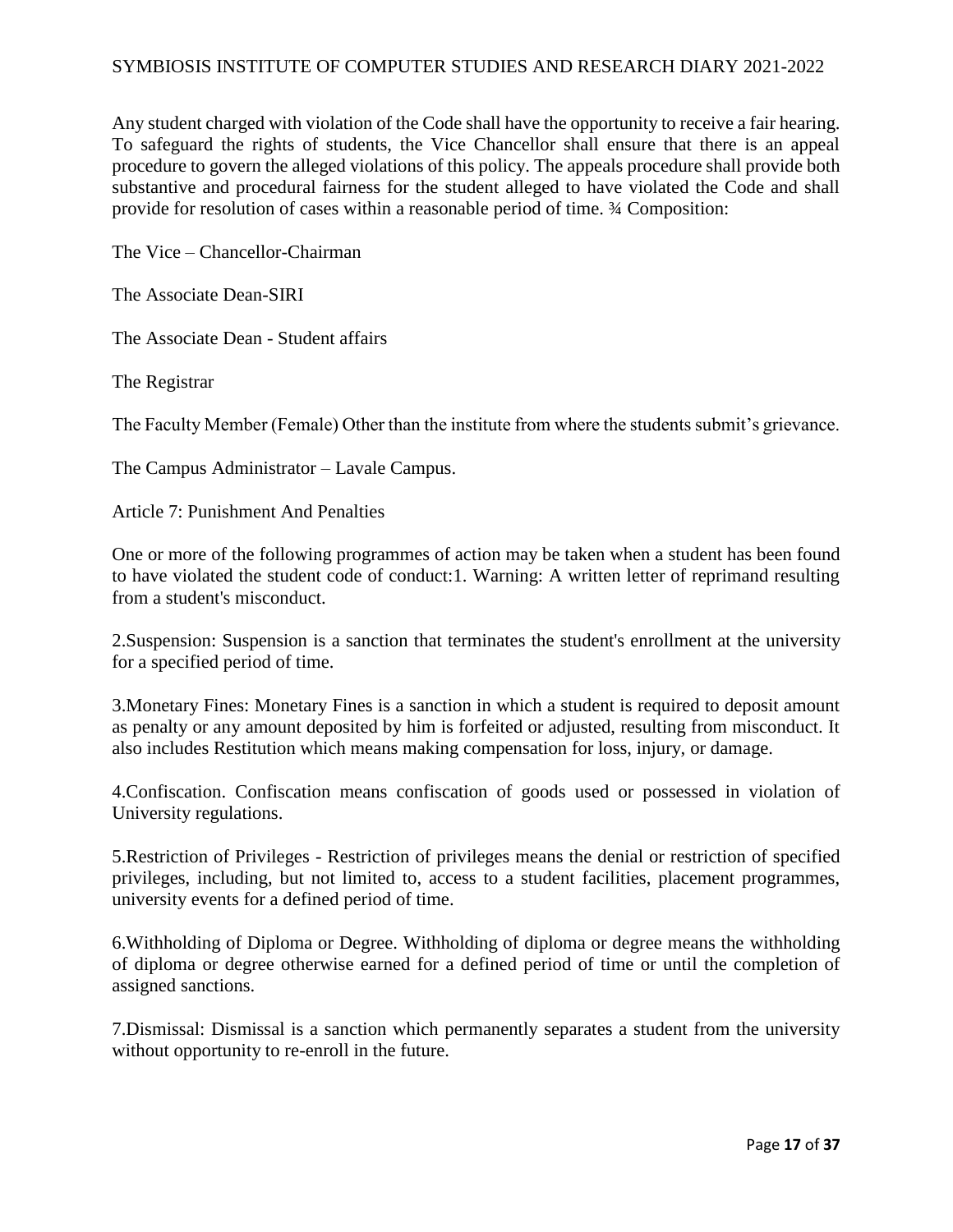8.Other sanctions: Other appropriate sanctions may be imposed by the Competent Authority of the University singularly or in combination with any of the above-listed sanctions.

#### **Attendance policy**

a)The continuous evaluation system adopted at SICSR clearly expects every student to be responsible for regularity in classrooms, submission of assignments, evaluation components and other tasks assigned to him/her in every course. Extraordinary absence would be taken a serious note and an immediately and suitable action would be initiated. Students are advised not to remain absent without prior authorization from the Director.

b)A minimum of 75% of attendance is compulsory for both internal as well as external evaluation otherwise there will be a reduction in the attendance for 15 days for the semester.

c)In all such cases, students will have to attempt pass through backlog exams. Such student can appear in examination, only if permitted especially by Controller of Examinations and in conformity with University regulations as promulgated. Each case will be handled on the basis of merit.

d)Parent/Guardian of students will be informed in case of irregularity of attendance or dropout.

e)Exemption to attendance on account of extracurricular activities is at discretion of the program head only if intimated ahead of time and permitted by the program head.

F)Absenteeism on account of medical grounds will be permitted for minimum more than three days provided reporting is done within two days of occurrence of the incidence.

#### **General Regulations**

Conduct Regulations

In order to promote a conductive and a healthy environment for learning at campus, students need to strictly adhere to the following rules:

1.Keep your mobile phones or smart phones in off state during

2.The lectures or while being in the labs.

3.Be punctual in attendance and be in your seat during commencement of the lectures.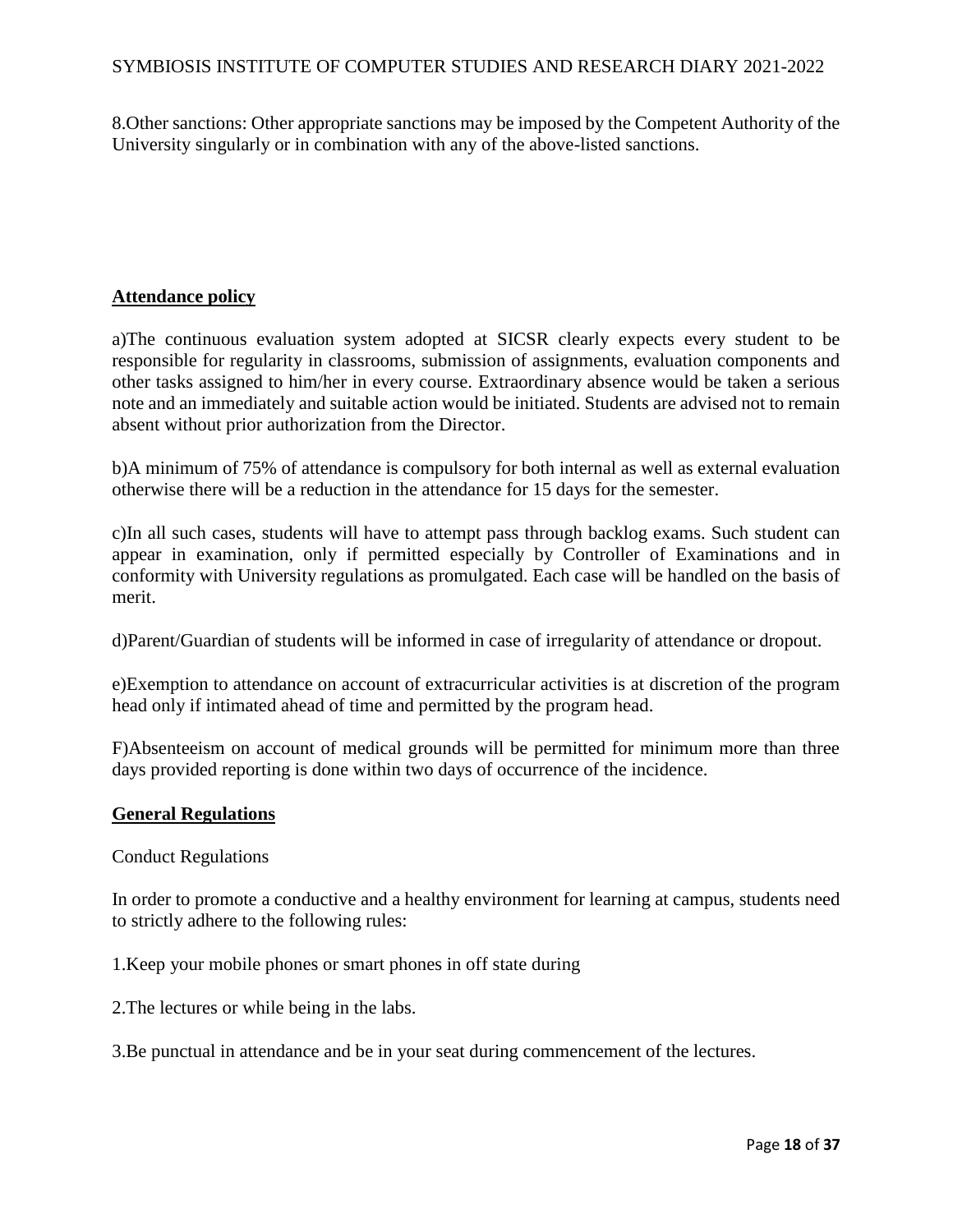4.Follow the rules of discipline and coordination strictly in the course of teaching, administration, class discussions,IT labs and other facility or activity organized by SICSR .

5.No society,club or association will be started with out prior intimation and permission in written from the Director.

6.Formals with I cards are compulsory on the campus otherwise there will be a reduction in attendance for that day.

7.Do not permit unauthorized entry or use of SICSR facilities to outsiders.

8.Do not misdemeanor or create obscene or behave and express disorderly in the institute or in the hostel or in the society while being a student at SICSR.

9.Do not use unfair means during the examinations.

10.Do not conduct forgery,alterations or misuse of transcripts or SICSR documents.

11.Do not damage or pilferage SICSR property.

12.Do not Smoke or drink on campus.

13.Do not bring your cars in side the campus.

14.Wearing I cards and dressing in formals is compulsory at SICSR.

15.Strict action will be taken by the Director and concerned authorities against the students not adhering to above rules.

16.Add after computer lab rules on page number 13,the following:

Extracurricular activities at SICSR:

GNUnify:A forum to unite Open Minds.

One of India's premier conferences on FOSS graced by International Speakers from Apache, MySQL, Sun, Intel, Mozilla etc. This is an annual gathering of the nerds. It is organized by the students of SICSR in association with the PLUG, to provide a platform for exchange of ideas and knowledge among the industry professionals, students and academia. GNUnify was initiated in the year 2003, with an intention of establishing a platform for students and IT professionals of our country in the world of Free/Open source software.

Unify:A festival coordinated by students.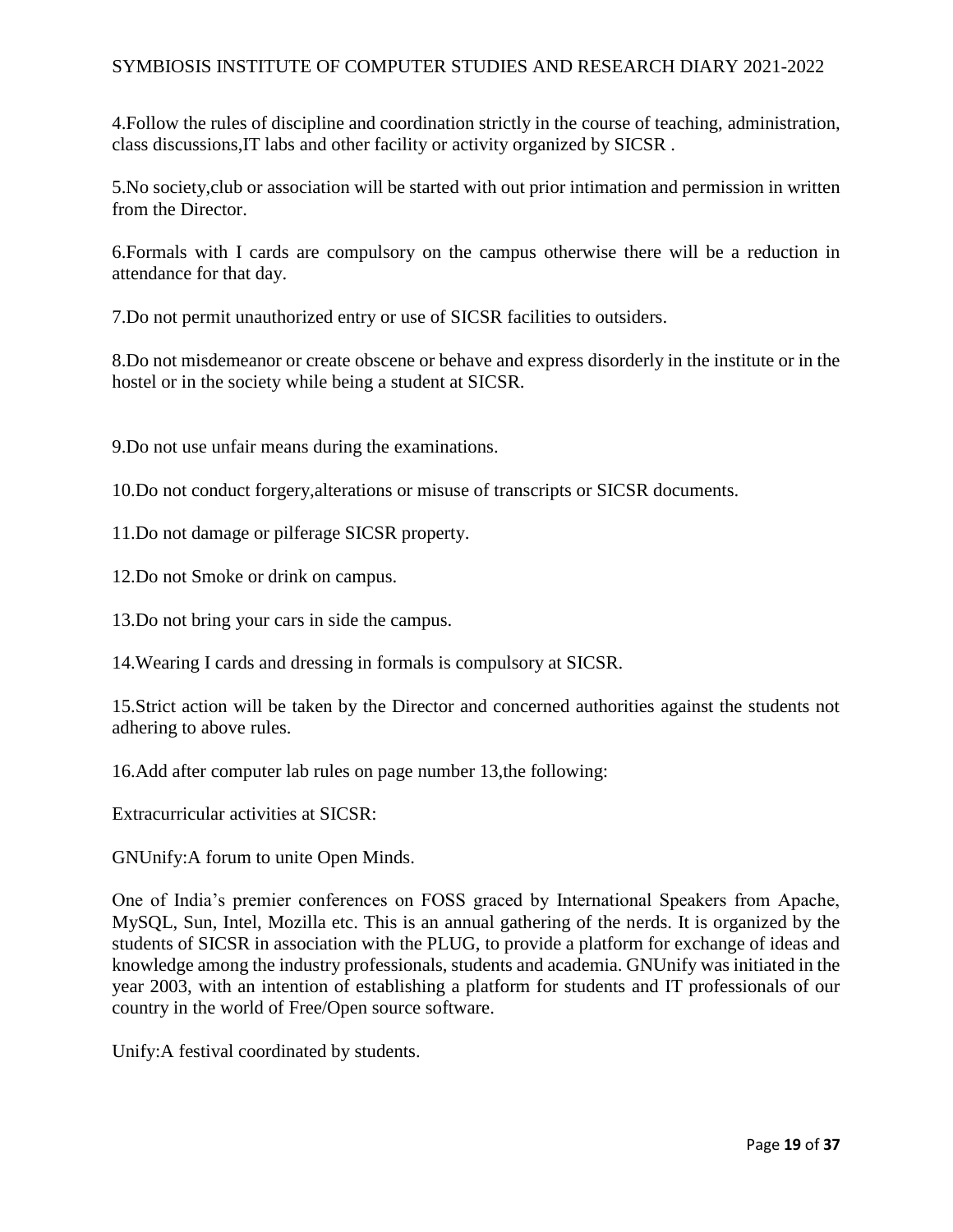This involves various activities like Choreography, Western /Indian Vocals, street play Mad Ads, Quiz, Software Programming and Gaming.

Blood Donation Camp:

Every year, July 31st, the birth of the founder of Symbiosis Society, is the day we all unite to save lives by donating blood.

Alumina Congregate:

The congregation of the past and the present, a time to rejoice and give a warm welcome to the members of our family as they return home with the new experience of their successful life. The campus is colored in laughter, reminiscence zeal and fond memories of the wonderful time spent here. High spirits give a festive flick to the season and as all wish is the day should never end.

SARATHI – A unique mentorship program:

Sharing Care: A Student Driven Activity – Faculty as a Guide:

Students work with child-care organizations and Non Government Organizations (NGO's) who have the expertise for providing social service. Students identify applications of Information Technology to support every need of the NGO's Representatives from industries and corporate join in to provide technical guidance to Sharing Care students to help them design and implement effective IT applications.

Sharing Care nurtures values which help students to become a socially responsible individual: Passion and commitment, Shared learning, team leadership, networking, self and quick learning.

#### ARSH :

ARSH the ECell is the student chapter of NEN at SICSR. It helps the students in developing their entrepreneurial skills so as to become a successful entrepreneur. Arsh believes that there is an opportunity today to inspire and prepare new and future entrepreneurs for this journey, to help them pursue and realize their dreams.

#### SDRCLabs -

Software Development and Research Centre Labs is an unique volunteer-driven group dedicated to developing software solutions for SICSR and SIU and the students as well while exploring various new technologies. SDRCLabs has come up with unique solutions like setting up a video conferencing solution (http://live.sdrclabs.in), an in-house wiki (http://wiki.sdrclabs.in), implementing Moodle - a Learning Management System (http://elearning.sdrclabs.in). SDRCLabs has developed software solutions right from the first fee-challan that the student receives when joining the college to the degree certificate he receives when passing out!

TEDxPune -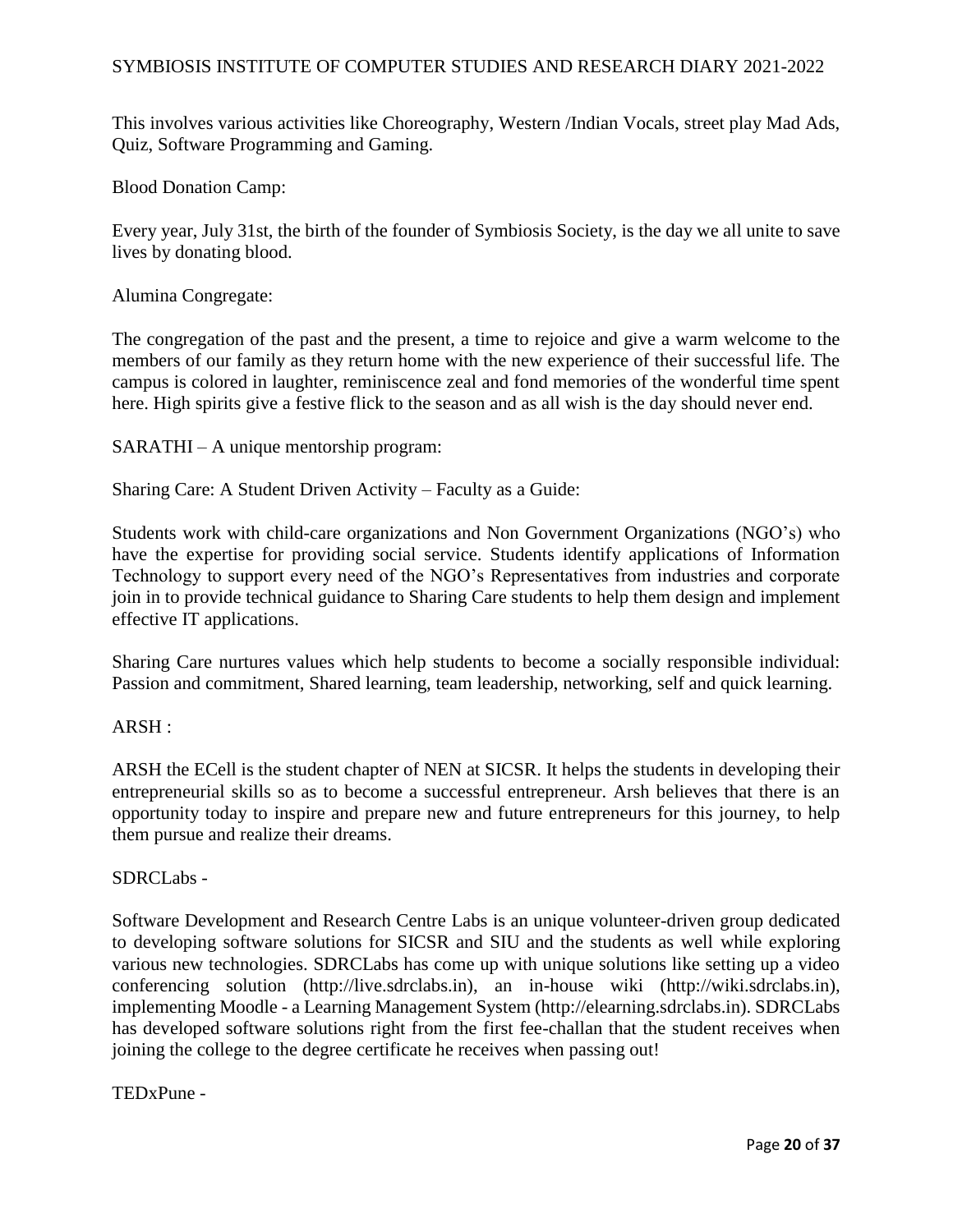TED is a series of talks on Technology, Entertainment and Design organized by Massachusetts Institute of Technology. TEDx is a program that enables schools, businesses, libraries or just groups of friends to enjoy a TED-like experience through events that they themselves organize, design and host.

Pune Linux Users Group -

Pune Linux Users Group (PLUG) is a community of GNUz/Linux users in the city of Pune and it holds it's monthly meeting in SICSR.

Drupal Users Group -

A local user group dedicated to Drupal which hold it's meetings in SICSR. It recently celebrated the release of Drupal7 by holding a release party.

7SICSR-Wikipedia Interaction and Meet - Erik Moeller, Deputy Director, Wikimedia Foundation; Danese Cooper, CTO, Wikimedia Foundation; and Alolita Sharma, Engineering Programs Manager, inaugurated SICSRWiki - a local wiki for SICSR and chatted with the students who were working on a mission called Get Wikipedia Associated With SICSR(GWAWS) during which they contributed to the open source software that powers Wikipedia. The three people from Wikimedia were in India as a part of the mission of Wikipedia to find out colleges in India they could associate with for software development activities.

Absence from the class

Students must obtain official permission from the Programme Head if they wish to be absent for any reasons other than illness.

Absence of More than One Day

The Programme Head must be notified of any absence of more than one day.

Absence due to illness

Medical certificate must be forwarded within five working days after absence due to illness.

Procedures in case of absence

Each student will have to fill in the leave application form and take the prior permission of the programmes In-Charge for not attending the lectures for a period. It is the student responsibility to inform their faculty and undertake any work completed by the class in their absence. It is essential that for them to do this to save unnecessary effort and inconvenience in following up incomplete assignments etc.

Identity card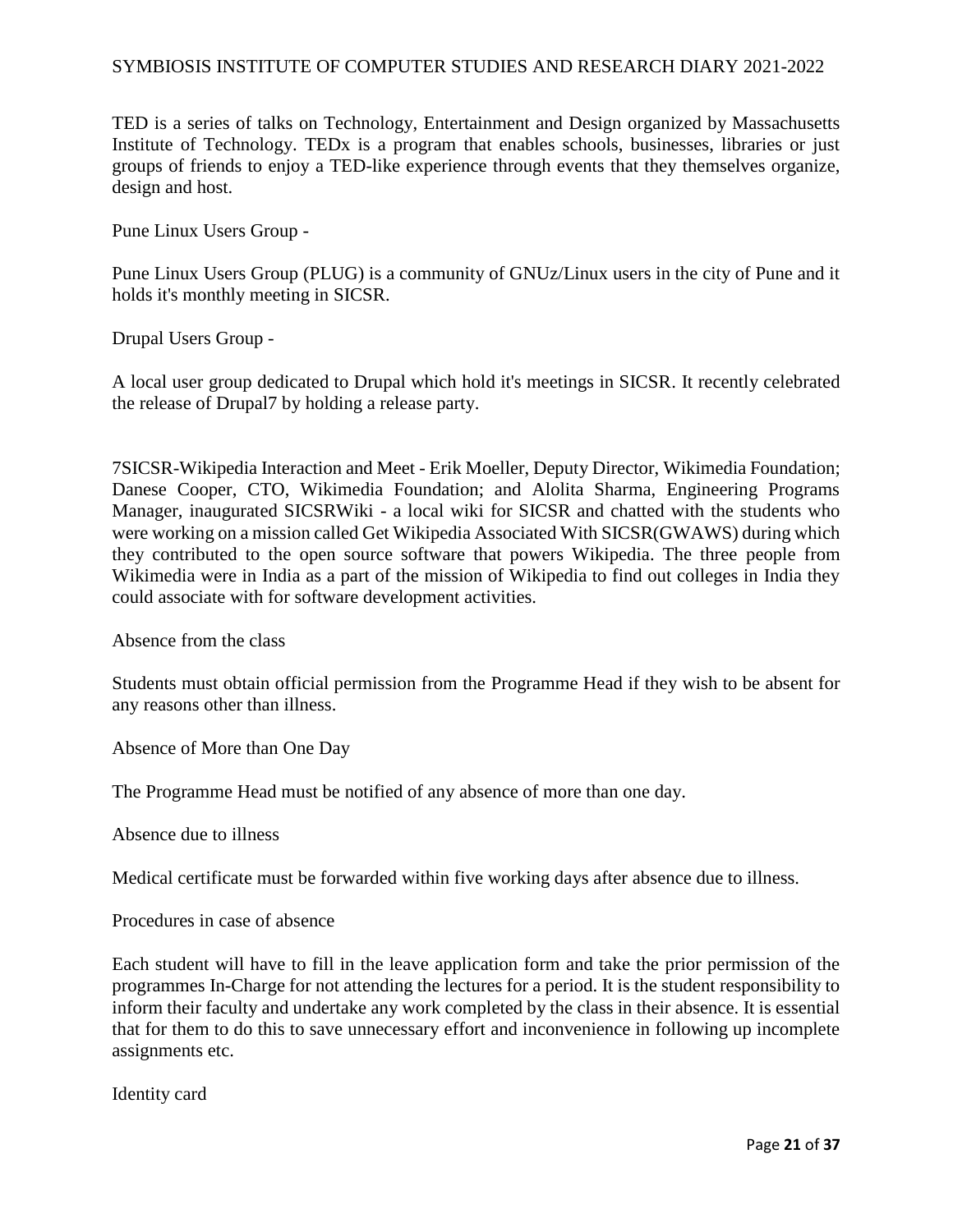1)After admissions and the commencement of the batch, each student is issued an identity card by the programme coordinator.

2)The identity card will contain the student's name, batch details, Symbiosis Registration Number (SRN), programmes details, and expiry date along with a recent passport size photograph duly stamped and signed by Controller of Examinations.

3)Students are required to carry their identity cards at all times. They may be asked to produce the identity card on demand by personnel authorized by SICSR for purpose of identification.

4)In case of loss of the identity card, a duplicate identity card will be issued on a written request subject to the approval of the Deputy Director and payment of applicable fee.

#### **Communication to students**

Any information affecting the students or class schedule will be communicated to the students via the notice boards and the intranet site. It is important for them to be aware of any changes of timetable details and other announcements communicated via notice-board.

It is the responsibility of students to update themselves with these communications made from time to time, irrespective of whether they are attending or not attending sessions.

Communications with respect to changes in any instructions by SICSR, or changes in student's rules, will be displayed on the notice board for a minimum period of a fortnight. Any issue regarding these changes should be immediately communicated to the originator/registrar within this period. Students will be considered to have accepted the changes unless any query is received within this time frame.

#### Use of telephone

The telephone facilities of SICSR are for official use only. Students may not utilize the telephones fitted to facilitate college activities for their personal usage.

Use of internet

The Internet facility is to be used by students judiciously as per the guidelines issued by SICSR and for academic purposes. Students are prohibited from misusing the connectivity provided for private or objectionable usage.

Use of photocopying facility

The photocopying facility is outsourced at SICSR and available for official purposes. However, students can use these facilities for their own use on payment.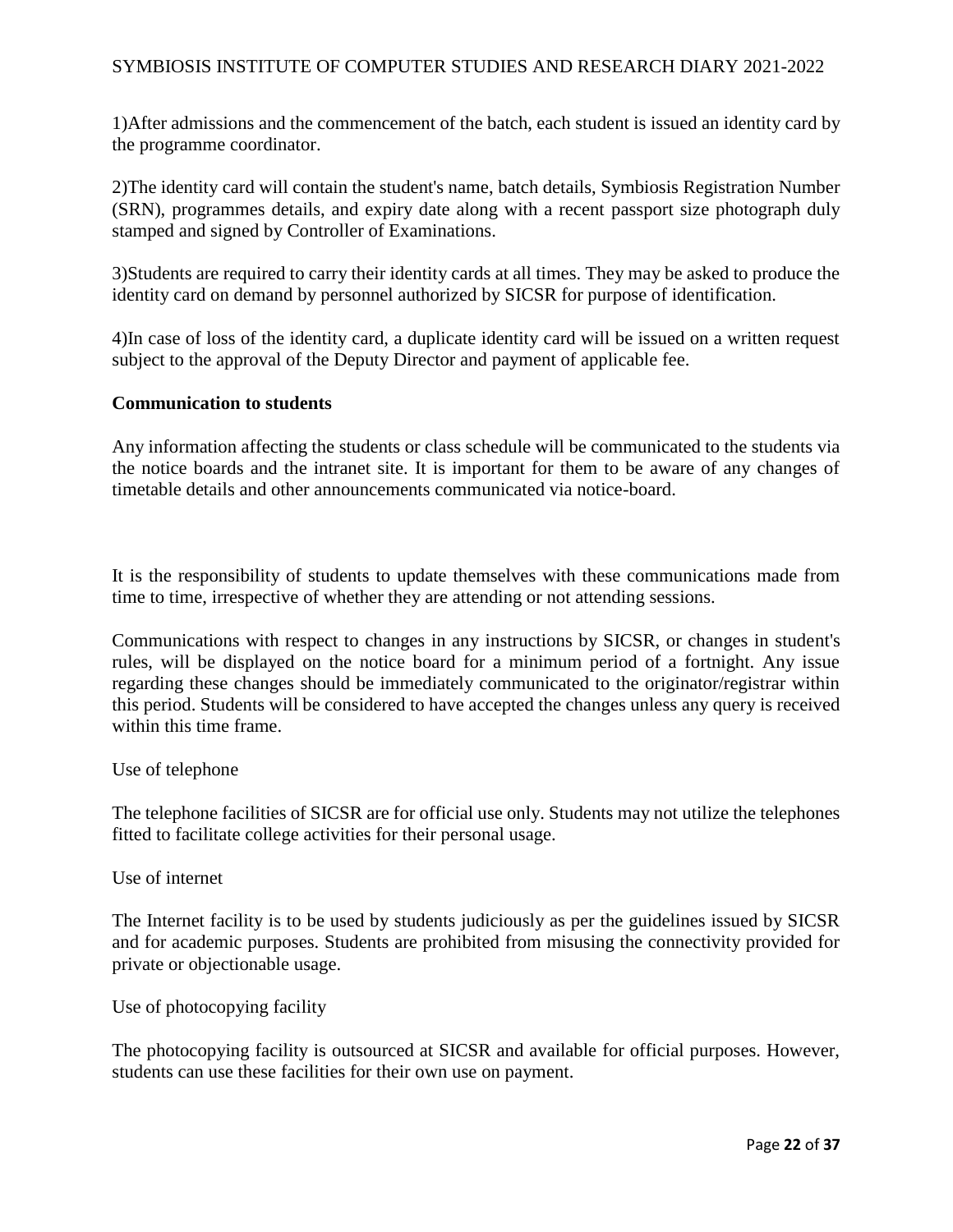Prohibition of smoking & use of any form of intoxicant in institute premises

Use of any form of intoxicant by students on SICSR campus is prohibited.

Restriction In use of cell phones

Use of cell phone/pager in the academic block, classroom and examinations is strictly prohibited. Such use will invite confiscation.

Ban on ragging

Welcoming of new students and inter batch awareness requires to be promoted in a healthy manner. All issues will be reviewed by Registrar for further action where required. The stipulations of the University will be adhered to in this regard.

Dress code

Formals are compulsory on the campus otherwise there will be a reduction in attendance for that day.

Address and Name change

Procedure for Name change

Students who wish to change any part of their name must provide official documentation supporting the requested change. Students are required to submit the same to admission department.

Procedure for Address Change

In case of a change in permanent address or local address, the students are required to incorporate the same with the admission department.

Financial Regulations

Fee for duplicate copies of mark sheet/transcript etc.

Students/alumni requesting duplicate copies of their grade sheets/transcripts will have to apply for the same along with a prescribed fee per additional copy.

Fee for duplicate certificate

Students/alumni requesting duplicate certificate will have to apply along with prescribed fee format , submit an affidavit and FIR indicating reason(s) for requiring duplicate copy(s).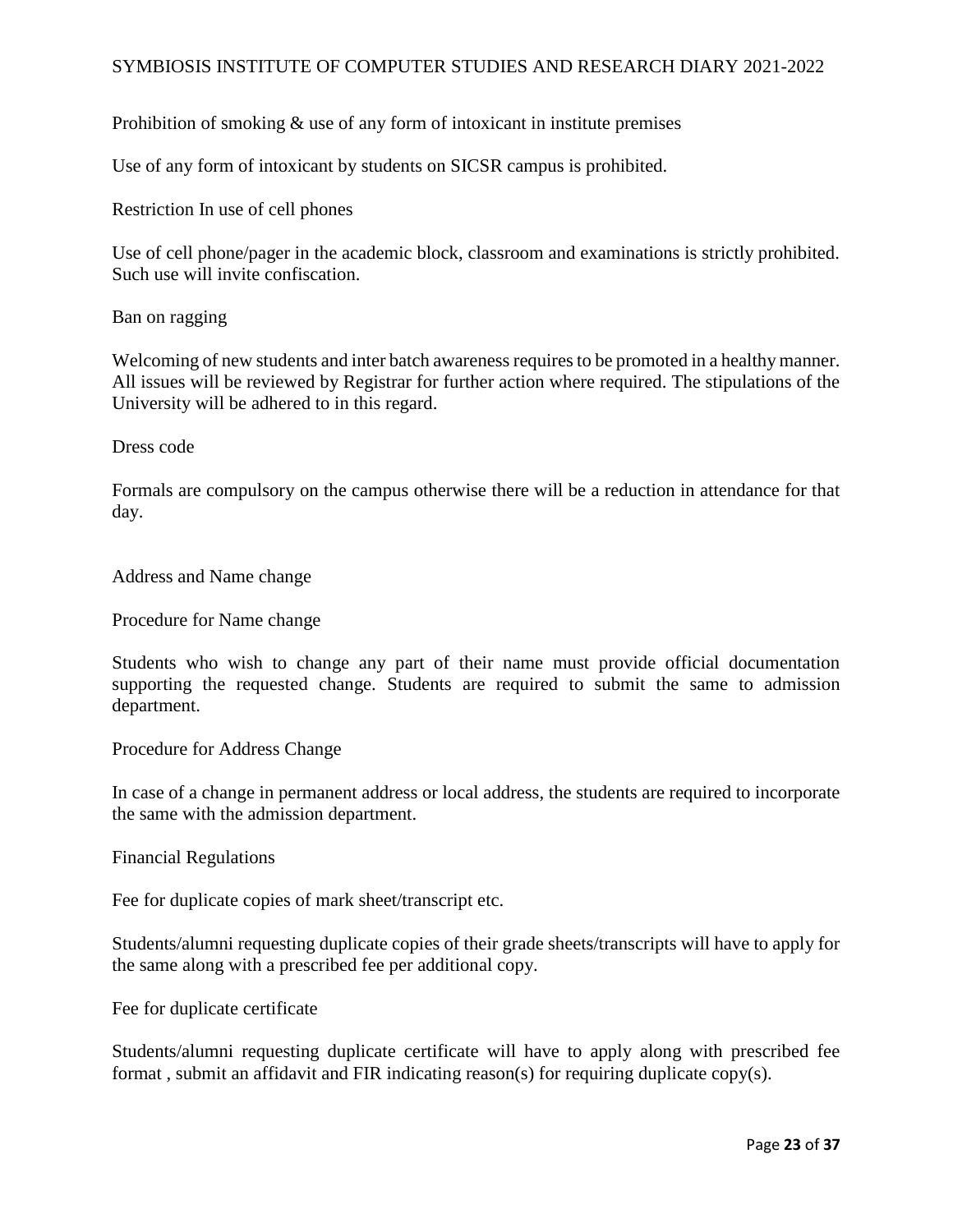Fee for bonafide certificate

Bonafide certificate application form can be collected from the administration department. A student has to pay applicable fees for issue of bonafide certificate.

#### **Clearance and no dues certificate**

1.At the end of the programme i.e at time of graduation all students are required to obtain 'Clearance Certificate' from all departments, and clear other dues, if any. Submission of the library cards to library and identity card to the Programme Coordinator are also required for this. Hostellers will have to obtain clearance for other services provided (laundry, newspaper etc).

2.All refundable caution/security deposits should be collected from accounts department after obtaining Clearance Certificate.

3.In the following cases 'No Dues Certificate' will be required by Accounts department:

•Withdrawal from programme.

•Discontinuation of studies from the programme.

4.Cancellation of provisional admission.

5.Struck off the rolls.

#### Programme Regulations

The Programme Regulations consists of the programme structure of the all the programme and evaluation guidelines covering the following:

1.Programme Curriculum: Consists of the detailed curriculum of each course and the topics to be discussed under the particular course.

2.Study Material: The textbooks, suggested reference books are indicated in the programme curriculum.

3.Schedule of Sessions : The number of sessions per programme varies as per the credit units of the particular programme. Students are required to attend lectures and sessions as scheduled. This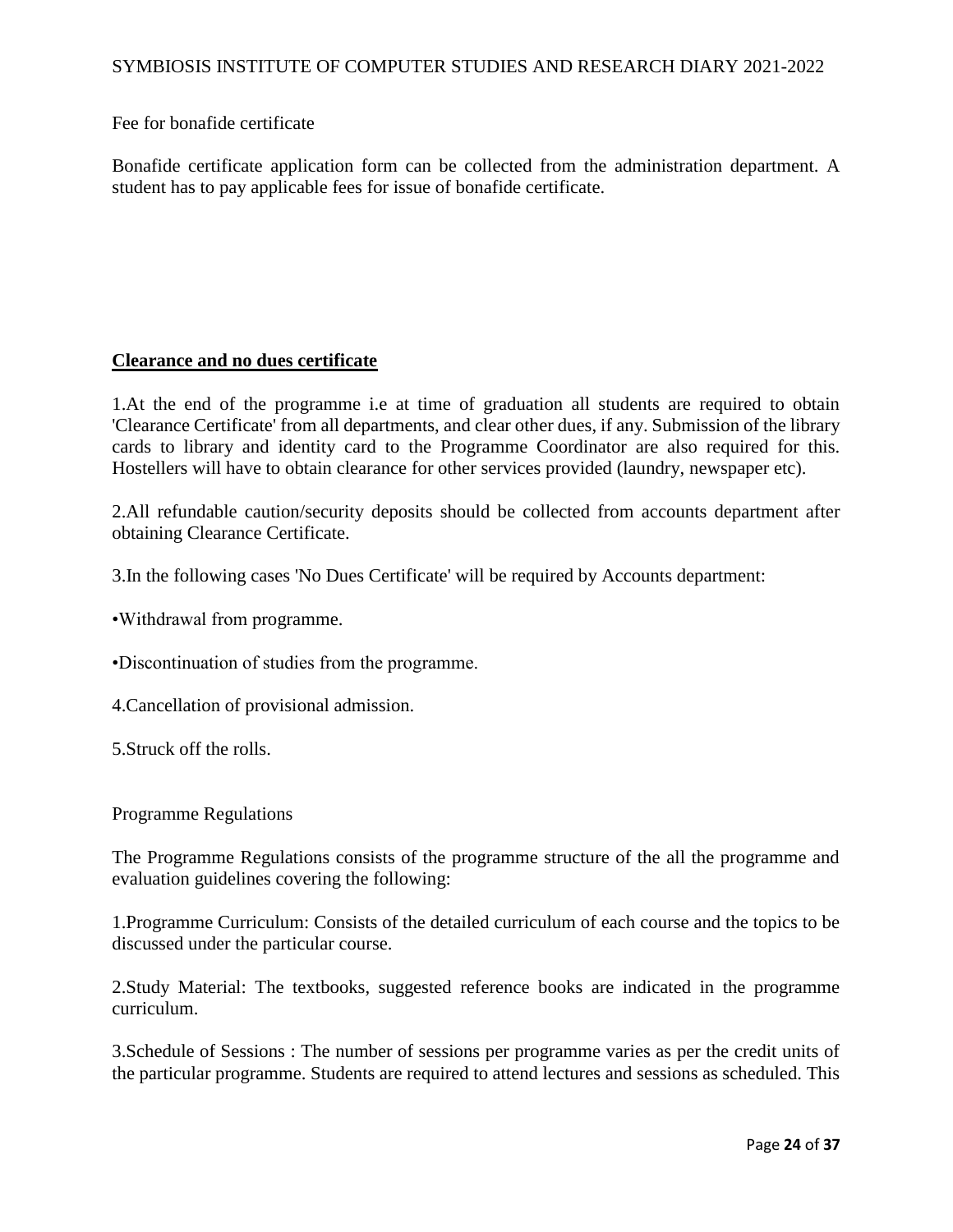includes classroom instruction, field visits, seminar and other interactions as specified in training programs.

4.Methodology: Individual online exams, assignments, cases, projects, presentations, dissertations etc. may be assigned to group of students or individuals as determined by the academic faculty/programme coordinator.

5.Format: All assignments of any nature will follow specified formats of submission.

6.The medium of instruction for all programmes is English.

7.The Institute is an equal opportunities organization without bias for gender, religion, caste or disability.

#### **Evaluations**

1.Evaluation: SICSR follows the concept of continuous evaluation comprising both internal evaluations by the respective faculty members as well written examinations at the end of the semester by SYMBIOSIS INTERNATIONAL UNIVERSITY (SIU). At the programme commencement, the faculty announces his/her evaluation scheme in conformity with the guidelines given by the management. Components used by the faculty for evaluation of students may typically consist of case discussions, assignments, project work, research assignments, class participation, quizzes (programmed and surprise) throughout the term. The faculty indicates when each evaluation component is scheduled and the marks allotted for the component. These will be conducted as per University stipulations.

2.Evaluation Components: SICSR follows the grading system based on continuous evaluation. Thus the marks obtained in all the three components i.e. Internal Evaluations (online quizzes, assignments, research, written test etc) and Term End examinations are taken into consideration for award of grade in all programmes. The written test and Term End examinations are the written test components of evaluation and are conducted as per pre announced schedule.

3.Management of SICSR and SYMBIOSIS INTERNATIONAL UNIVERSITY (SIU) reserves the right to moderate / modify the marks scored by the students in the exams or conduct re-exams if condition's call for the same due to suspicion of malpractice.

4.Students should complete the required semester requirements and internals well before the end term exams to enable them to be evaluated for that semester.

5.Evaluation of tests, assignments, cases and projects by the concerned faculty further submitted to the Examination Department shall be final and binding on the student. All appraisals shall be as per University stipulations.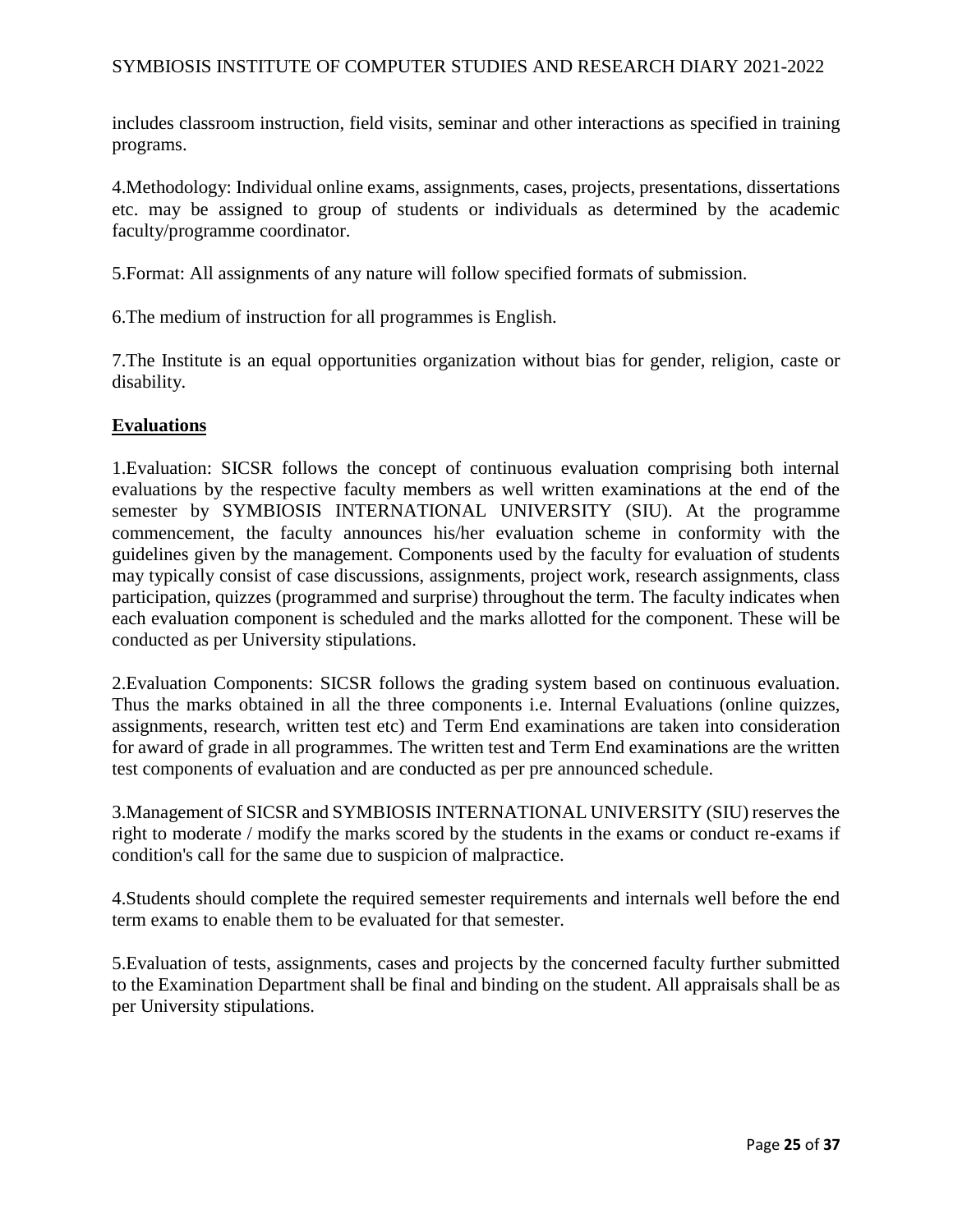6.Examinations will be conducted as per University regulations. University regulations are separately promulgated by SYMBIOSIS INTERNATIONAL UNIVERSITY (SIU) from time to time

7)Backlog exams: It is mandatory to pass theory paper in internal backlog to qualify to appear for other components of internal evaluation.

8)There will be a minimum of 40% passing marks for both internal as well as external evaluation across all courses.

9)There will be separate heads of passing for both internal and external examinations.

10)You need to clear all the internal and external examination of first and second year to be eligible for the admissions to the third year.

NOTE: All assessed work will be marked according to the CGPA system AS PER University stipulations.

#### **Programme Coordination**

1.The Programme Coordinator shall fix a schedule for classes and shall endeavor to adhere to the same. Each session is for an hour and half normally, unless otherwise specified. Students are required to attend lectures on days as scheduled. The management will make all efforts to run sessions as scheduled but shall not be responsible for any change in schedule, postponement or cancellation of lectures or classes/sessions, where the changes are beyond their control.

2.The faculty plays a significant role in ensuring quality education by effective interactive teaching methods, continuous multi-criteria evaluations and giving feedback to the students. The faculty provides information regarding the specific components of evaluation for the programme, their frequency, weightage and tentative schedule especially for his/her programme. Typically syllabus will include of a mix of lectures, tutorials, group and individual activities, workshops and case study analysis. The students themselves are an important resource and will be encouraged to share their knowledge and experience. The role of faculty should be seen more as facilitators than lecturers.

3.At the commencement of the programme, the orientation induction programme will ensure that students have the necessary competencies, innumeracy, team-working and IT to benefit from the programmes.

4.The dissertation or project work at the end of the programme will be a major piece of work that will require students to demonstrate research, self-management and data management skills.

#### **Placement Rules**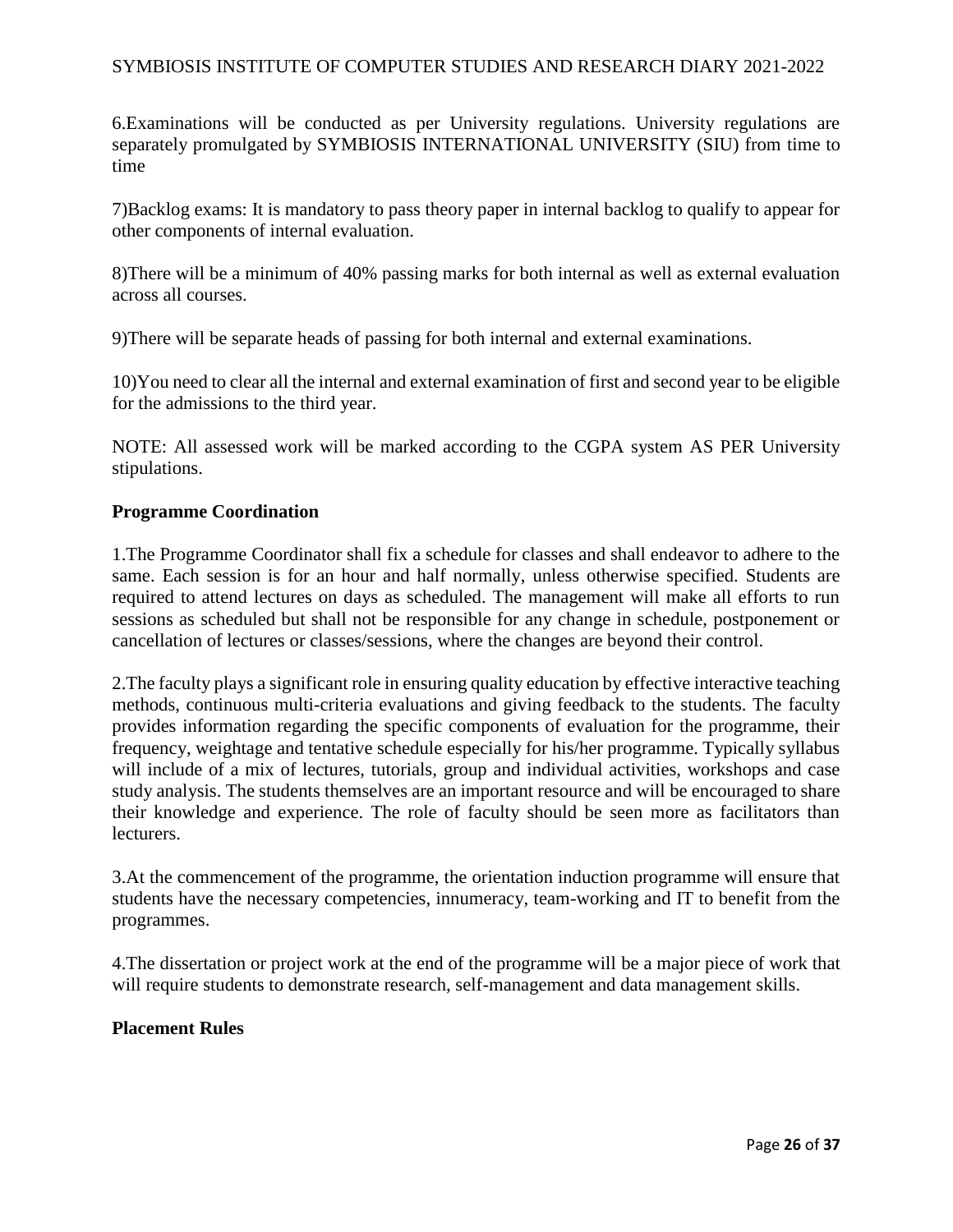1.Participation in the placement program is voluntary. In case if student is not found eligible for placement program, institute reserves the right to debar the student from participating in placement program.

2.Only the Institute will monitor entire activity of placement. No student is allowed to contact any company individually for the placement without prior permission of the Institute

3.All the correspondence from and to the company will routed through the placement cell.

4.An eligibility criterion for participating in test is set by the company. Institute will not interfere in the process of setting the criteria.

5.Each student should have 75% attendance in all the semesters and guest lecture conducted during the semesters to be eligible for placement program.

6.Foreign/Sponsored students will not be a part of placement program

7.The students are expected to perform to his/her best. If it is observed that students are deliberately not performing up to the mark, he/she will be debarred.

8.Each student will be responsible to prepare in the areas of Aptitude, GD, PI and Technical. skills. Institute will give necessary guidance from time to time and will conduct sessions to check performance of the students. Such tests will be compulsory for all the students who are part of placement program. In case any student found absent in such tests, action will be taken against him/her.

9.It is mandatory for the all the students to appear for the Pre-Placement Talk (PPT) arranged irrespective of being placed/interested. If any student found not present without proper approval from the Placement Officer/Director, he/she will have to face the consequences, which may be to the extent of debar from placements or even offer being withheld.

10.Students shortlisted or given names for any specific company process, cannot back out in any case. If found so Placement office / Director will debar the student from the placement program.

11.Once the student is offered placement by a company, he/she cannot participate in subsequent campus recruitment process, does not have an option to reject the offer, and is out of placement program.

12.Offer / appointment letters will be in the custody of placement cell and will be handed over to the students only after successful completion of the 4 semesters with an intimation of the same to the company.

13.Submission of company offer letter to the institute is compulsory for its further reference.

14.Institute reserves the right to take the final decision in case of exceptional conditions.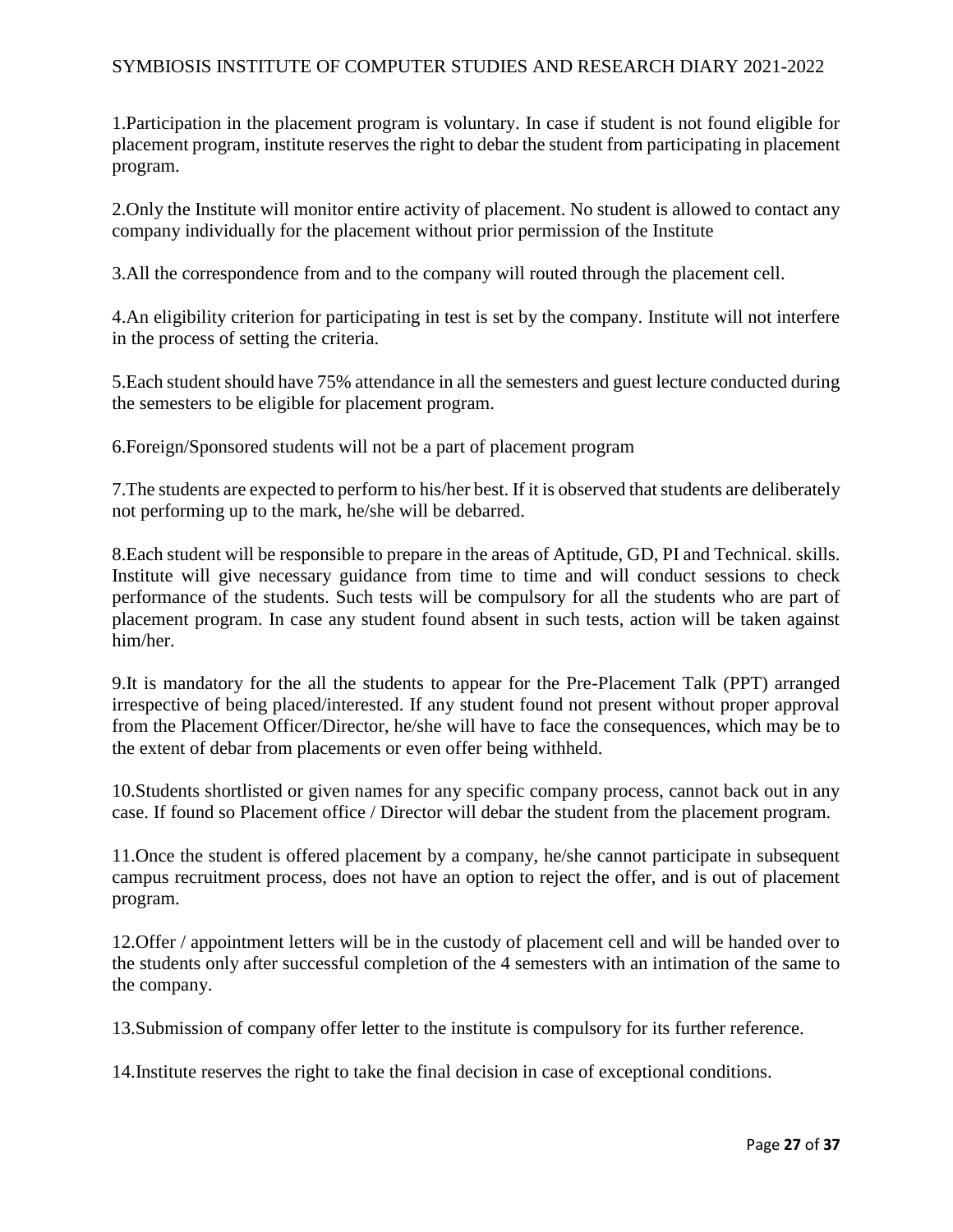## **Library Rules**

a)Each student will get one (1) reference card and one (1) barcoded identity card which will serve the purpose of library card.

b)Home lending books will be issued only against their bar-coded student's Identity cards for a period of 2 weeks. Postgraduate students can borrow 5 books and undergraduate students can borrow 4 books

for home lending. On failure of returning books on due dates, fine of Rs 5/- per day will be charged.

c)Any reference material (Reference books, manuals, periodicals, CD, Exam papers) will be issued against reference ticket only and cannot be issued for home lending.

d)Only old volumes of periodicals (2copies) and 2 CDs will be issued for home lending, latest volume of Journal/Magazine will be issued as an reference material

e)Periodicals and CDs will be issued on any days or weekend (precisely on Saturday) for home lending and it must be returned on next working day. On failure of returning, fine of Rs. 10/- per day will be charged.

f)The loss of reference ticket/card should be reported immediately to the librarian. Rs. 25/- will be charged for duplicate reference ticket/card

g)Students should use their own reference ticket and I-card. The students lending their cards to others will have to suffer the losses, incurred in process of loss, damage, fine, etc.

h)Reservation policy: A student is required to reserve a book through "Library Web Opac, Online Library" facility. The book on arrival will be kept reserved for the student for 2 days and library will inform particular individual about the availability of the material he/she has reserved, through college e-mail .It is the student's responsibility to keep checking for the availability of the book online. After 2 days (1day during exam) the book will be issued to the next claimant.

#### **Computer Lab Rules**

a)All students should produce their identity cards during practical. The students without identity cards will not be allowed to enter the lab.

b)The students who wish to do extra practical should take prior permission of the lab faculty.

c)The students should use their own login/user names only.

d)The students are not allowed to relocate, attach or detach the hardware equipments.

e)The students are not allowed to load any external software without prior permission of the lab faculty.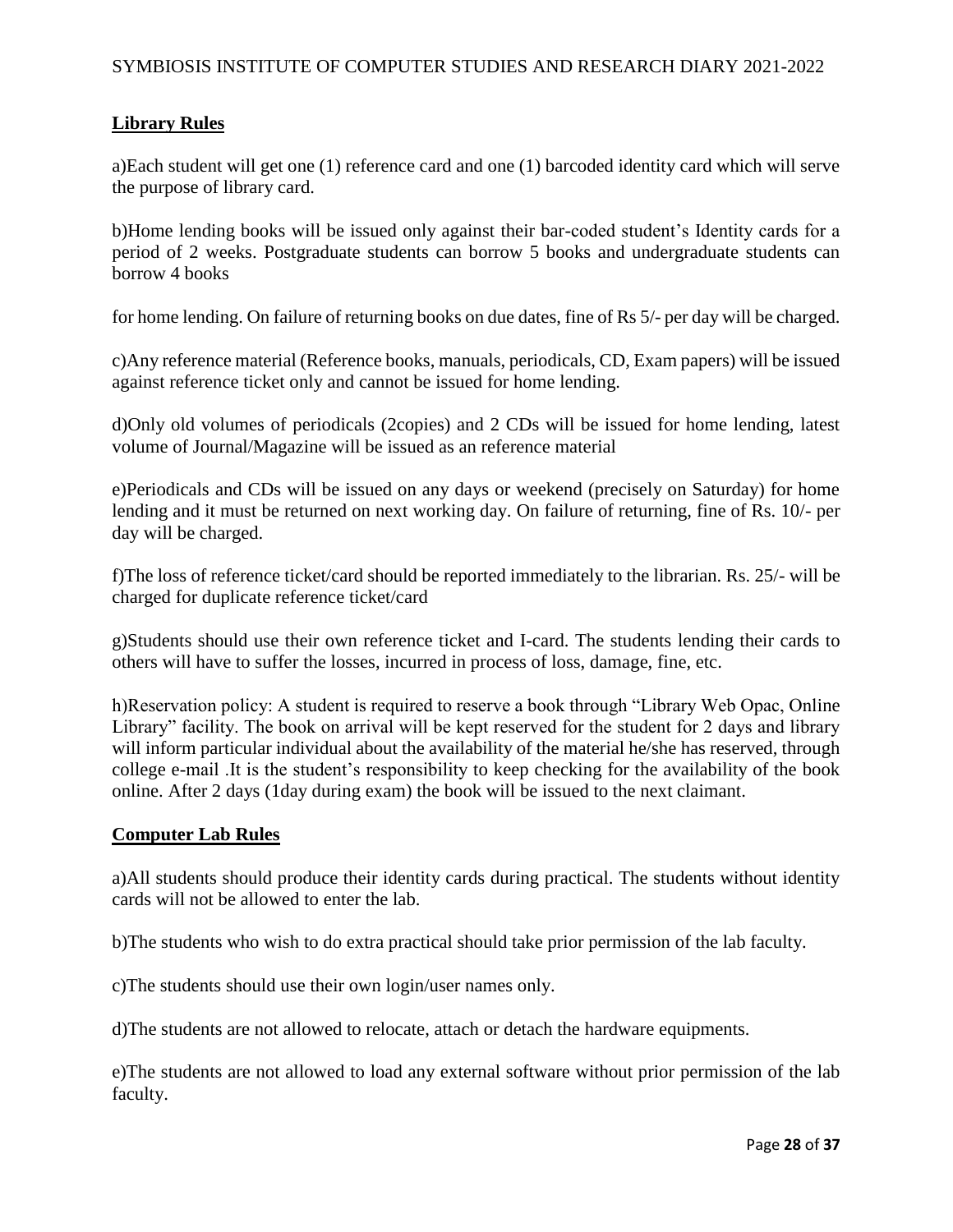f)The students should maintain silence in the lab. They should not roam around in the lab.

g)The students should keep their mobiles off during practical sessions. They are not allowed to use walkman, IPod or any musical instrument during the sessions.

h)Eatables are not allowed in the lab.

i)Strict action will be taken against the one who disturbs or destructs the lab infrastructure.

#### **SCHC at your service !**

Symbiosis Centre of Health Care (SCHC) is an in-house Health care Centre exclusive to the staff & students of various institutions of Symbiosis. The SCHC has a team of specialist doctors who conduct the annual health checkups. Outpatient treatment is provided to the students by the medical officers of SCHC. Seminars & health education workshops are also arranged by the SCHC.

The SCHC also provides an in house modern state of the art health club and fitness centre with the view to facilitate a holistic development of mind and body for an all round development of the students. Training facilities for strength, endurance, flexibility and cardio vascular fitness including Yoga and Meditation will be provided in customized capsules suited to the unique requirements of the student population in confirmation with their academic curriculum. The centre thus provides preventive, promotive and curative health care services with a view to ensure positive health to all members of the Symbiosis family.

#### **HEALTH CARE FACILITIES**

Symbiosis Centre of Health Care (SCHC) Health and wellness are vital issues related to the academic success of students at Symbiosis. Symbiosis Centre of Health Care, the in-house health care center for the entire Symbiosis family has made a conscientious effort towards the overall development of its staff and students by providing preventive and health promotional programs to enhance optimal health, reduce risk of diseases and injury and promote healthy lifestyle choices. The SCHC, through its daily activities looks after the prevention, control and surveillance of health problems amongst students.

In-house Ultra-modern health clubs and recreation and wellness centers have also been established at all SCHC campuses to facilitate holistic development of mind and body of students. Training facilities for strength, endurance, flexibility and cardio-vascular fitness, Yoga and meditation are provided through customized capsules suited to the unique requirement of the student population in conformity with their academic curriculum.

Outpatient treatment is provided to students by medical officers of SCHC. A team of specialist doctors is present at Senapati Bapat Road establishment of SCHC from 8:30 am to 9:30 am and 2:30 pm to 3:30 pm.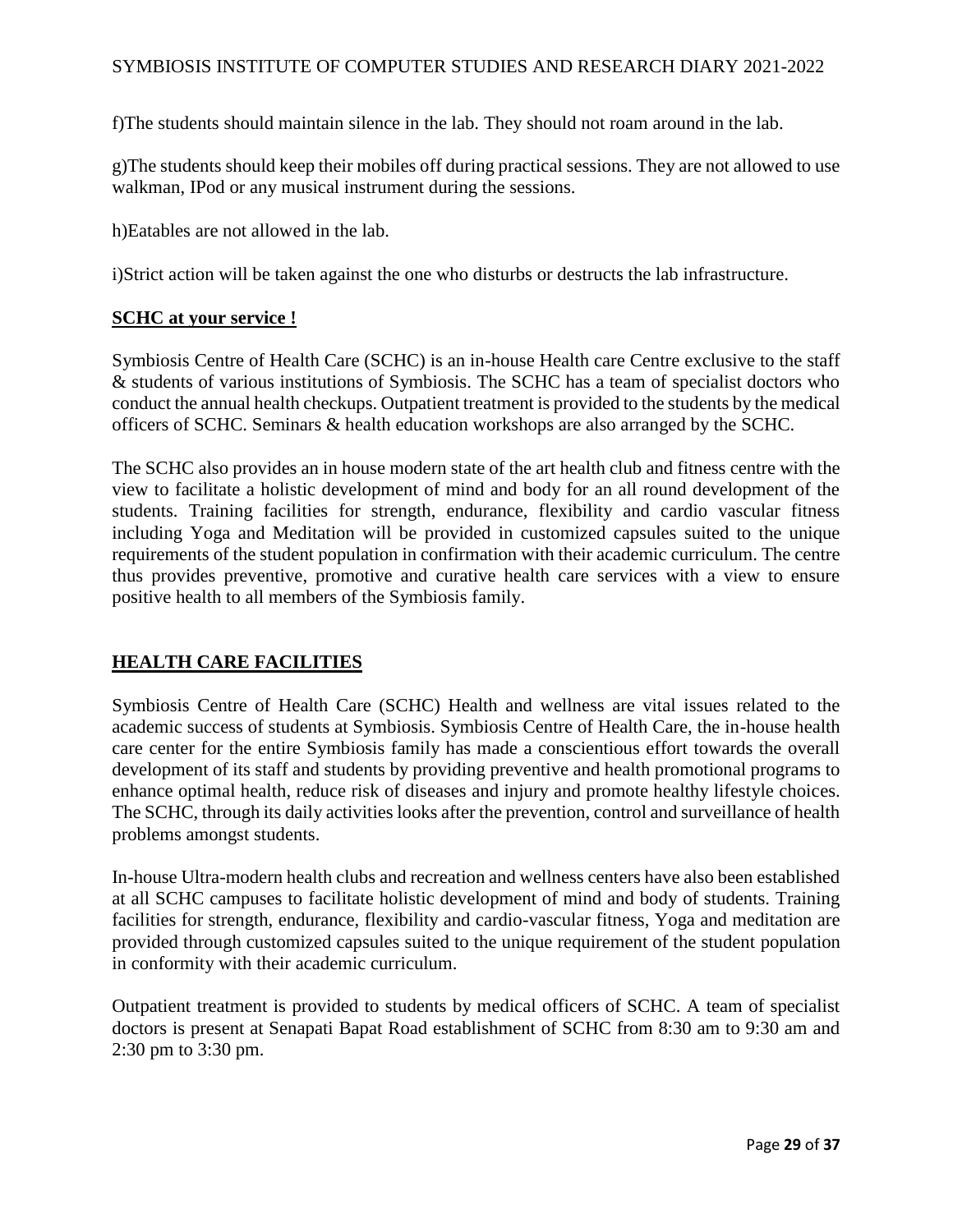The health center arranges seminars and health education workshops. This way SCHC takes care of preventive, promotive and curative aspects of health of students and staff.

The following services are provided by the Symbiosis Centre of Health Care.

Free Services: Annual Health Checkup including basic laboratory investigations viz. Haemogram, Urine Routine, Blood grouping and X-Ray Chest.

OPD Consultation - General and consultant (Physician, Eye, ENT, Dental) with medication

Diet Counseling Email mo\_hcs@schcpune.org

Online interactive health counseling sessions Email health@schcpune.org

Group psychological counseling Email letstalk@schcpune.org

Recreation and Wellness Centre (Gym, Aerobics, Yoga, Swimming Pool)

Email mo.eltis@schcpune.org

Group Health Insurance for each student with Mediclaim cover of Rs. 50,000/- and Rail/road traffic accident cover of Rs. 1, 00,000/- applicable anywhere in India on production of institute identity card. Cashless/ reimbursement facility will depend upon empanelment of hospital with TPA (MD India). Terms & conditions are as per policy document available on SCHC website www.schcpune.org

\*It is necessary for every student admitted to constituent institutes of Symbiosis International University, to undergo Annual Health Checkup. Schedule will be communicated by SCHC.

Healthcare Services at Concessional Rates: Laboratory Investigations X-Ray Investigations Specialist consultation in private clinics/hospitals Cardio-vascular training exercises & personal coaching Individual psychological counseling.

#### **Medical Attendance Policy.**

Students are advised to avail OPD services at SCHC, in case SCHC is closed any nearest medical facility of student's choice may be accessed. In the latter case SCHC should be informed at the earliest opportunity.

In case of direct admission to hospital in emergency or in some other station please produce your identity card at hospital and inform SCHC at Emergency mobile No 9552525651 and SCHC Insurance Cell at 9552525015 for advice about medical insurance and regularization of absence.

All leaves on medical grounds need to be recommended / authenticated by SCHC, for this purpose submit all relevant documents – prescriptions, investigation reports, medical and fitness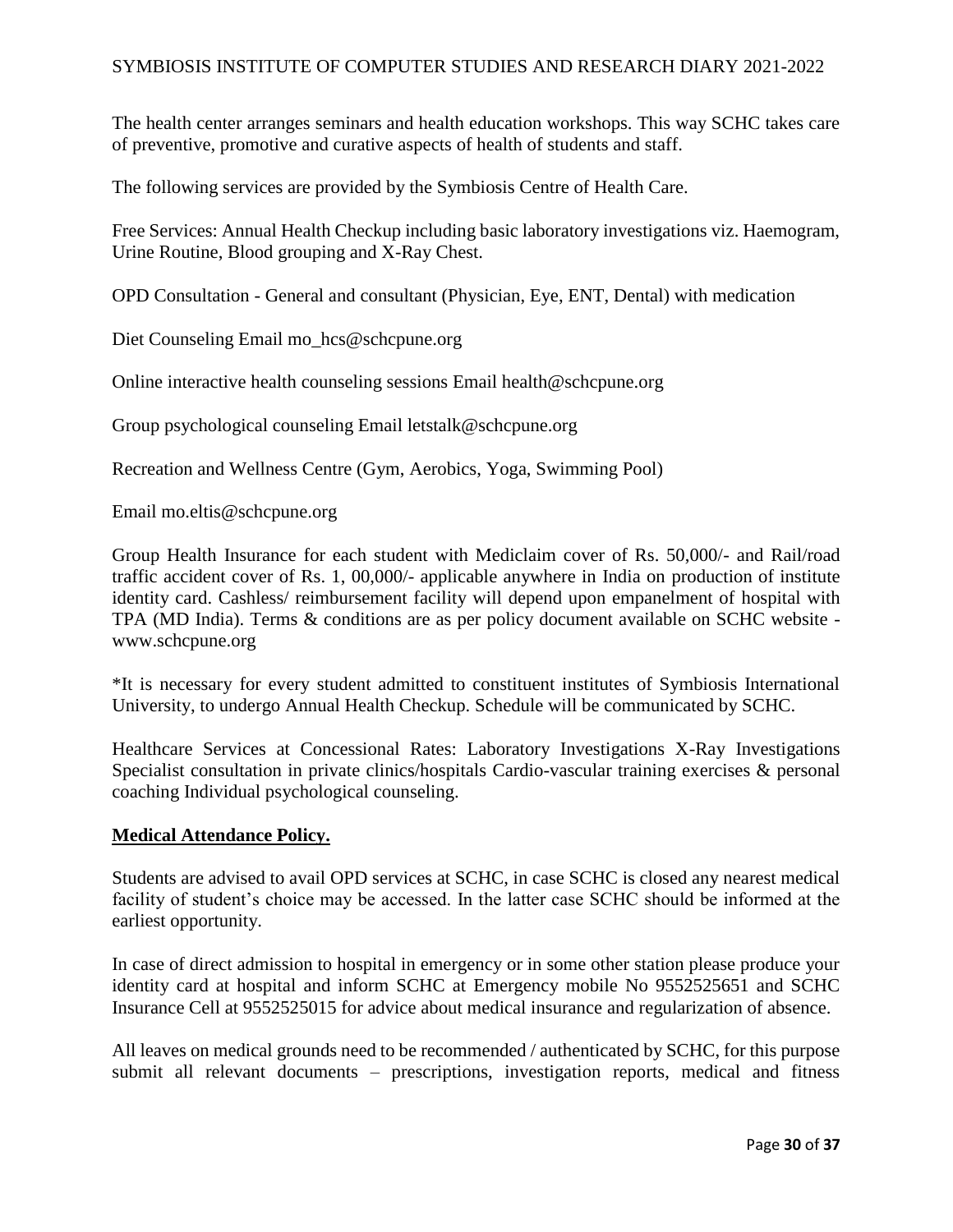certificates covering whole period of absence hospital discharge ticket etc. should be produced at SCHC.

For availing medical insurance cashless or re-imbursement of hospitalization expenses, a confirmatory mail/ claim intimation mail is required to be sent by SCHC within stipulated time frame, to the Insurance Co, therefore SCHC should be kept informed since beginning. For claims under road/rail traffic accidents copies of FIR, panchanama & MLC report are must.

| SCHC Campus wise EMS - Helpline |  |  |
|---------------------------------|--|--|
|---------------------------------|--|--|

|                         | <b>Campus</b>      |                     | EMS No.              |
|-------------------------|--------------------|---------------------|----------------------|
| No.                     |                    | <b>OPD Timings</b>  | (Beyond OPD Timings) |
| $\mathbf{1}$            | S.B.Road           | 8.00 am to 8.00 pm  | $+91-95525-25651$    |
| $\overline{2}$          | Viman Nagar (New)  | 8.00 am to 8.00 pm  | $+91-95525-89179$    |
| 3                       | Viman Nagar (Old)  | 9.00 am to 5.00 pm  | $+91-95525-25654$    |
| $\overline{\mathbf{4}}$ | Hinjewadi          | 8.00 am to 8.00 pm  | $+91-95525-25650$    |
| 5                       | Lavale - Hill Top  | 8.00 am to 8.00 pm  | $+91-95525-25653$    |
| 6                       | Lavale - Hill Base | 8.30 am to 4.30 pm  | $+91-95525-25652$    |
| 7                       | Kirkee             | 12.30 pm to 2.30 pm | $+91-95525-25663$    |
| 8                       | Model Colony       | 11.30 am to 2.30 pm | $+91-95523-82845$    |
| 9                       | Nashik             | 9.00 am to 5.00 pm  | $+91-95525-25658$    |
| 10                      | Noida              | 9.00 am to 5.00 pm  | $+91-99100-49924$    |
| 11                      | Bengaluru          | 9.00 am to 5.00 pm  | $+91-70220-43266$    |
| 12                      | Hyderabad          | 9.00 am to 5.00 pm  | $+91-79978-83119$    |
| 13                      | Kiwale             | 9.00 am to 5.00 pm  | $+91-86696-79814$    |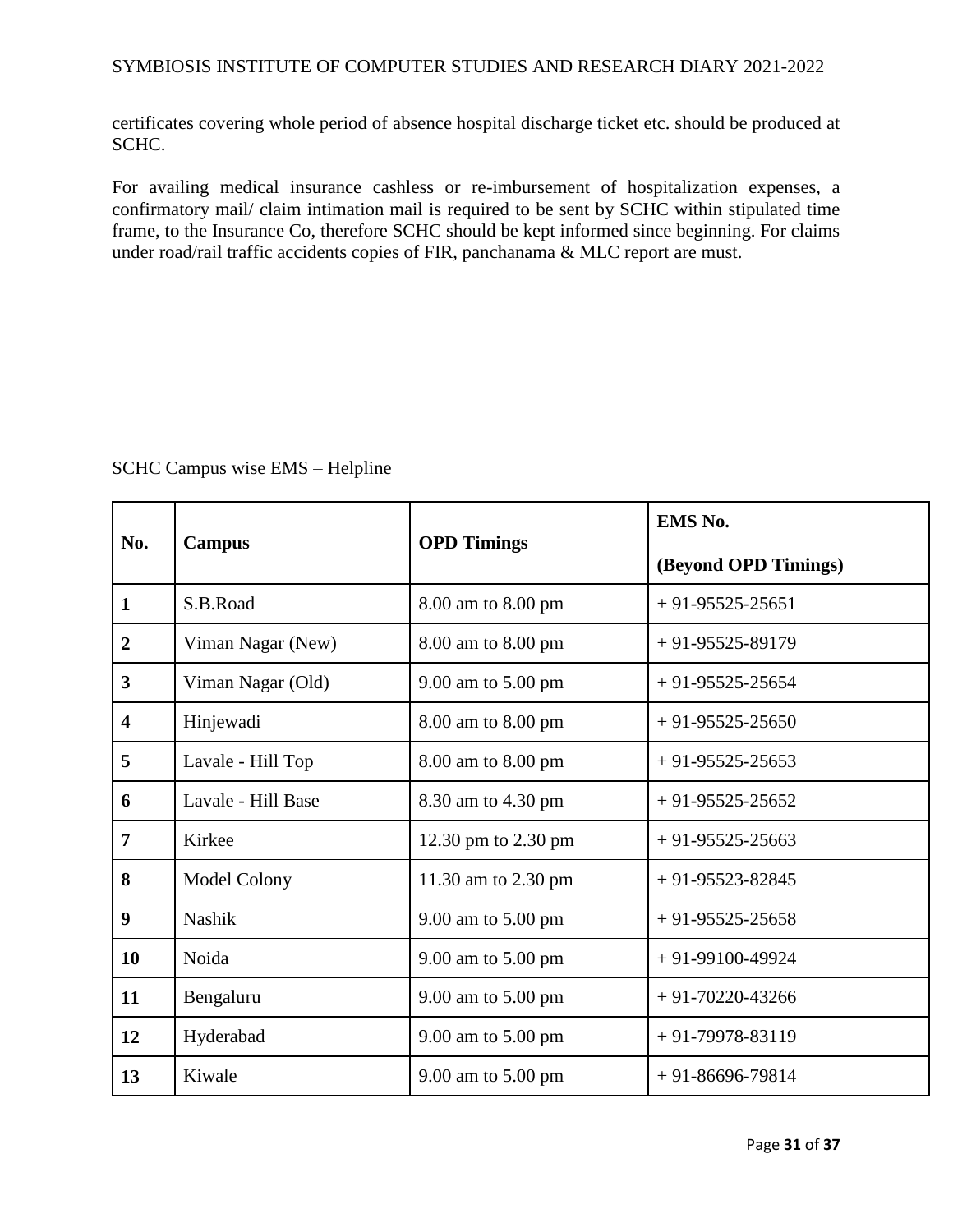# List of Holidays

| Date                           | Day                        | On account of             |
|--------------------------------|----------------------------|---------------------------|
| $1 - Jan - 2021$               | Friday                     | New Year Day<br>ë         |
| 14-Jan-2021                    | Thursday<br>$\lambda$      | V<br>Makar Sankranti<br>× |
| 26-Jan-2021                    | Tuesday                    | Republic Day              |
| 29-Mar-2021                    | Monday                     | Holi / Dhulivandan        |
| 13-Apr-2021                    | Tuesday                    | Gudhipadwa / Ugadi        |
| 14-Apr-2021                    | Wednesday                  | Dr.Ambedkar Jayanti       |
| 1-May-2021                     | Saturday                   | Maharashtra Day           |
| 14-May-2021                    | Friday                     | Ramzan - Eid              |
| 10-Sep-2021                    | Friday                     | Ganesh Chaturthi          |
| 02-Oct-2021                    | Saturday                   | Mahatma Gandhi Jayanti    |
| 15-Oct-2021                    | Friday                     | Dussehra                  |
| 1-Nov-2021<br>to<br>6-Nov-2021 | · Monday<br>to<br>Saturday | Diwali                    |
| 25-Dec-2021                    | Saturday                   | Christmas                 |
|                                |                            |                           |

Note: Additional holidays for 2021 may be added to this later.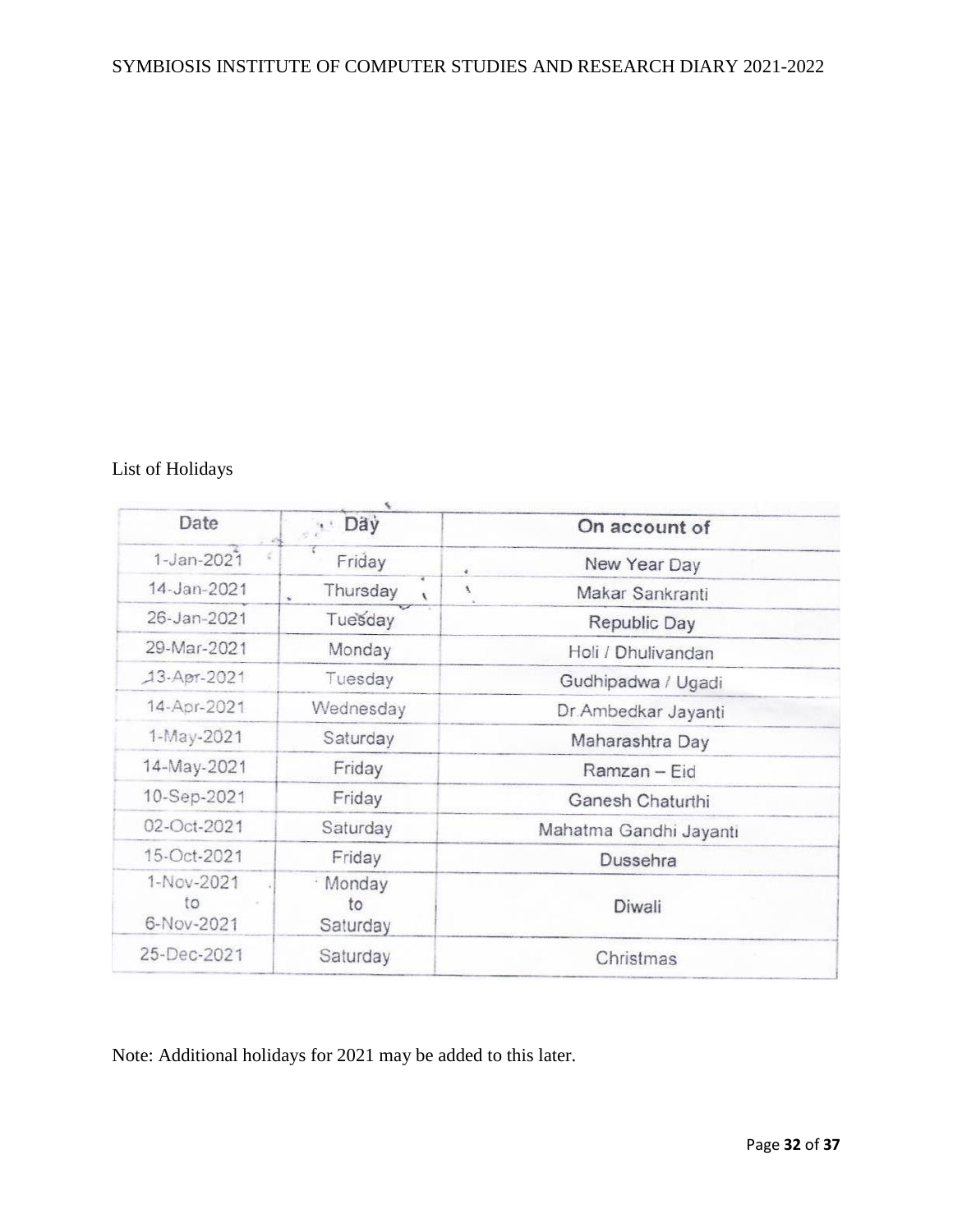## **Academic Calendar 2021-22**

**1]** Academic Calendar 2021-22 of First Year (Semester I & II) for the Undergraduate Programmes conducted by the Symbiosis Institute of Computer Studies and Research (SICSR) is as under:

| <b>Name of Programme</b>                      | <b>Semester</b> | <b>Activity</b>                   | <b>Start Date</b><br>(DD-MM-YYYY) | <b>End Date</b><br>(DD-MM-YYYY) |
|-----------------------------------------------|-----------------|-----------------------------------|-----------------------------------|---------------------------------|
| <b>Bachelor of Computer</b><br>Applications   | Semester I      | Teaching                          | 13-Sep-2021                       | 18-Jan-2022                     |
|                                               |                 | Preparatory Leave                 | 19-Jan-2022                       | 25-Jan-2022                     |
|                                               |                 | <b>Tentative Exam</b><br>Schedule | 27-Jan-2022                       | 12-Feb-2022                     |
|                                               | Semester II     | Teaching                          | 14-Feb-2022                       | 11-Jun-2022                     |
|                                               |                 | Preparatory Leave                 | 13-Jun-2022                       | 18-Jun-2022                     |
|                                               |                 | <b>Tentative Exam</b><br>Schedule | 20-Jun-2022                       | 13-Jul-2022                     |
| <b>Bachelor of Business</b><br>Administration | Semester I      | Teaching                          | 13-Sep-2021                       | 18-Jan-2022                     |
|                                               |                 | Preparatory Leave                 | 19-Jan-2022                       | 25-Jan-2022                     |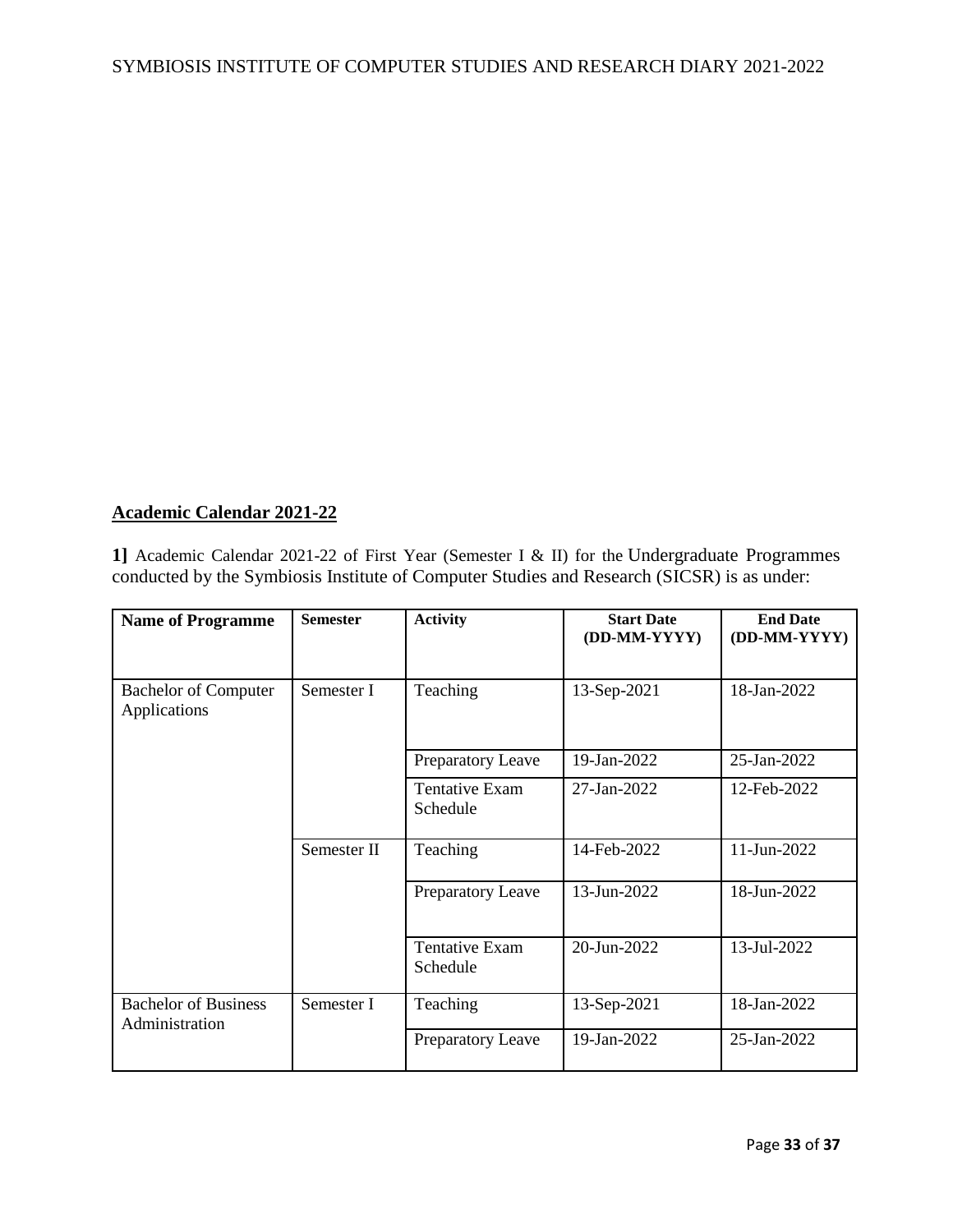| (Information)<br>Technology) |             | <b>Tentative Exam</b><br>Schedule | 27-Jan-2022 | 12-Feb-2022    |
|------------------------------|-------------|-----------------------------------|-------------|----------------|
|                              | Semester II | Teaching                          | 14-Feb-2022 | $11$ -Jun-2022 |
|                              |             | <b>Preparatory Leave</b>          | 13-Jun-2022 | 18-Jun-2022    |
|                              |             | <b>Tentative Exam</b><br>Schedule | 20-Jun-2022 | 13-Jul-2022    |

**1]** The Academic Calendar 2021-22 of **(i) Master of Business Administration (Information Technology):**

| <b>Semester</b> | <b>Activity</b>                | <b>Start Date</b><br>(DD-MM-YYYY) | <b>End Date</b><br>(DD-MM-YYYY) |
|-----------------|--------------------------------|-----------------------------------|---------------------------------|
| Semester I      | Teaching                       | 1-Jul-2021                        | 28-Oct-2021                     |
|                 | Preparatory Leave              | 29-Oct-2021                       | 7-Nov-2021                      |
|                 | <b>Tentative Exam Schedule</b> | 8-Nov-2021                        | 21-Nov-2021                     |
| Semester II     | Teaching                       | 29-Nov-2021                       | 27-Mar-2022                     |
|                 | Preparatory Leave              | 28-Mar-2022                       | 3-Apr-2022                      |
|                 | <b>Tentative Exam Schedule</b> | 4-Apr-2022                        | 24-Apr-2022                     |
| Semester III    | Teaching                       | 2-Aug-2021                        | 2-Dec-2021                      |
|                 | Preparatory Leave              | 3-Dec-2021                        | 8-Dec-2021                      |
|                 | <b>Tentative Exam Schedule</b> | 9-Dec-2021                        | 30-Dec-2021                     |
| Semester IV     | Teaching (Industry Internship) | 3-Jan-2022                        | 31-May-2022                     |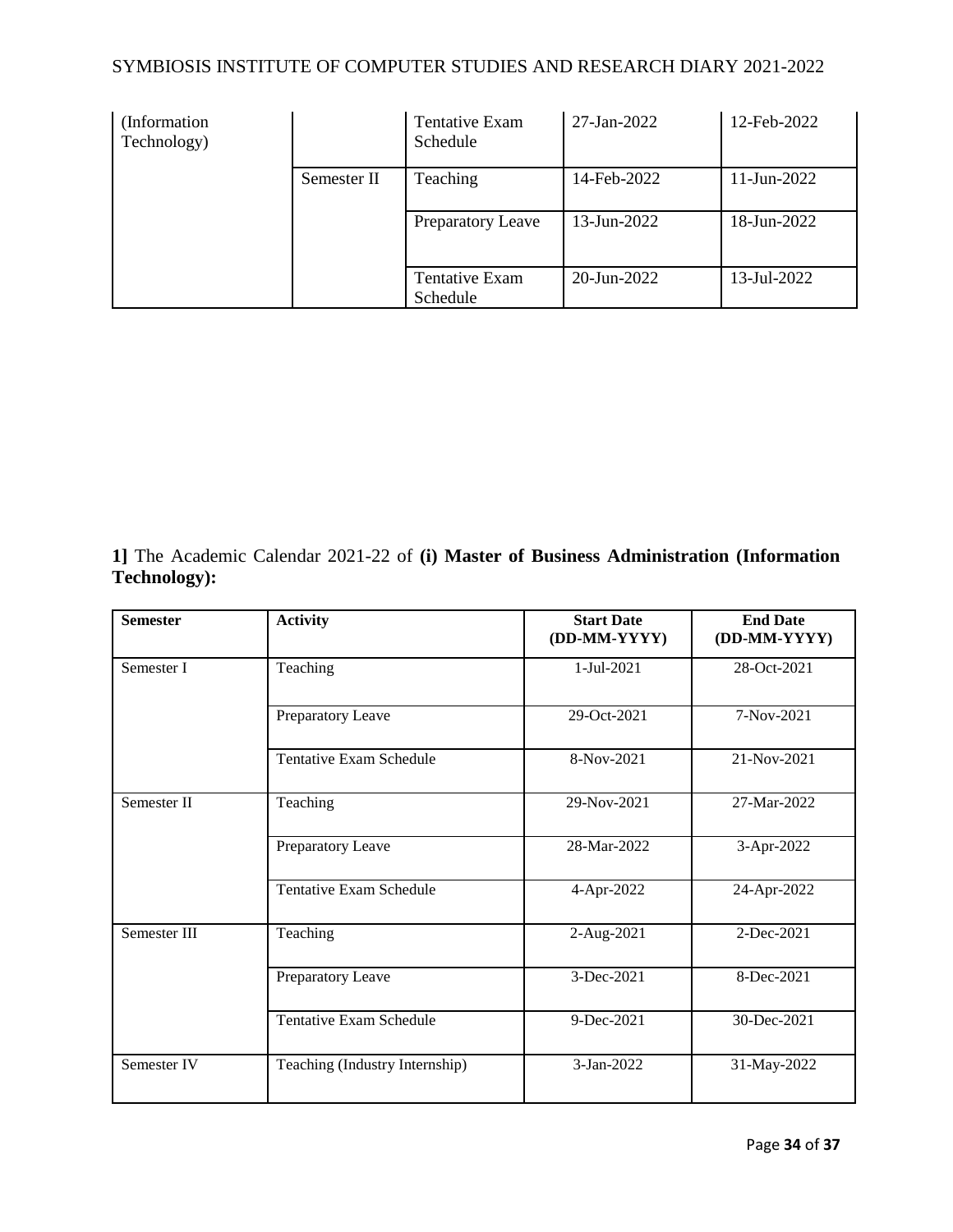| Preparatory Leave                                              | 1-Jun-2022       | $3$ -Jun-2022 |
|----------------------------------------------------------------|------------------|---------------|
| Tentative Exam Schedule<br>(Industry Internship presentations) | $4 - Jun - 2022$ | 5-Jun-2022    |

# (**ii) Master of Business Administration (Digital Transformation)**

| <b>Semester</b> | <b>Activity</b>                | <b>Start Date</b><br>(DD-MM-YYYY) | <b>End Date</b><br>(DD-MM-YYYY) |
|-----------------|--------------------------------|-----------------------------------|---------------------------------|
| Semester I      | Teaching                       | 1-Jul-2021                        | 28-Oct-2021                     |
|                 | Preparatory Leave              | 29-Oct-2021                       | 7-Nov-2021                      |
|                 | Tentative Exam Schedule        | 8-Nov-2021                        | 21-Nov-2021                     |
| Semester II     | Teaching                       | 29-Nov-2021                       | 27-Mar-2022                     |
|                 | Preparatory Leave              | 28-Mar-2022                       | 3-Apr-2022                      |
|                 | <b>Tentative Exam Schedule</b> | 4-Apr-2022                        | 24-Apr-2022                     |

# (**iii) Master of Science (Computer Applications)**

| <b>Semester</b> | <b>Activity</b>          | <b>Start Date</b><br>(DD-MM-YYYY) | <b>End Date</b><br>(DD-MM-YYYY) |
|-----------------|--------------------------|-----------------------------------|---------------------------------|
| Semester I      | Teaching                 | $1-Jul-2021$                      | 28-Oct-2021                     |
|                 | <b>Preparatory Leave</b> | $29-Oct-2021$                     | $7-Nov-2021$                    |
|                 | Tentative Exam Schedule  | 8-Nov-2021                        | $21-Nov-2021$                   |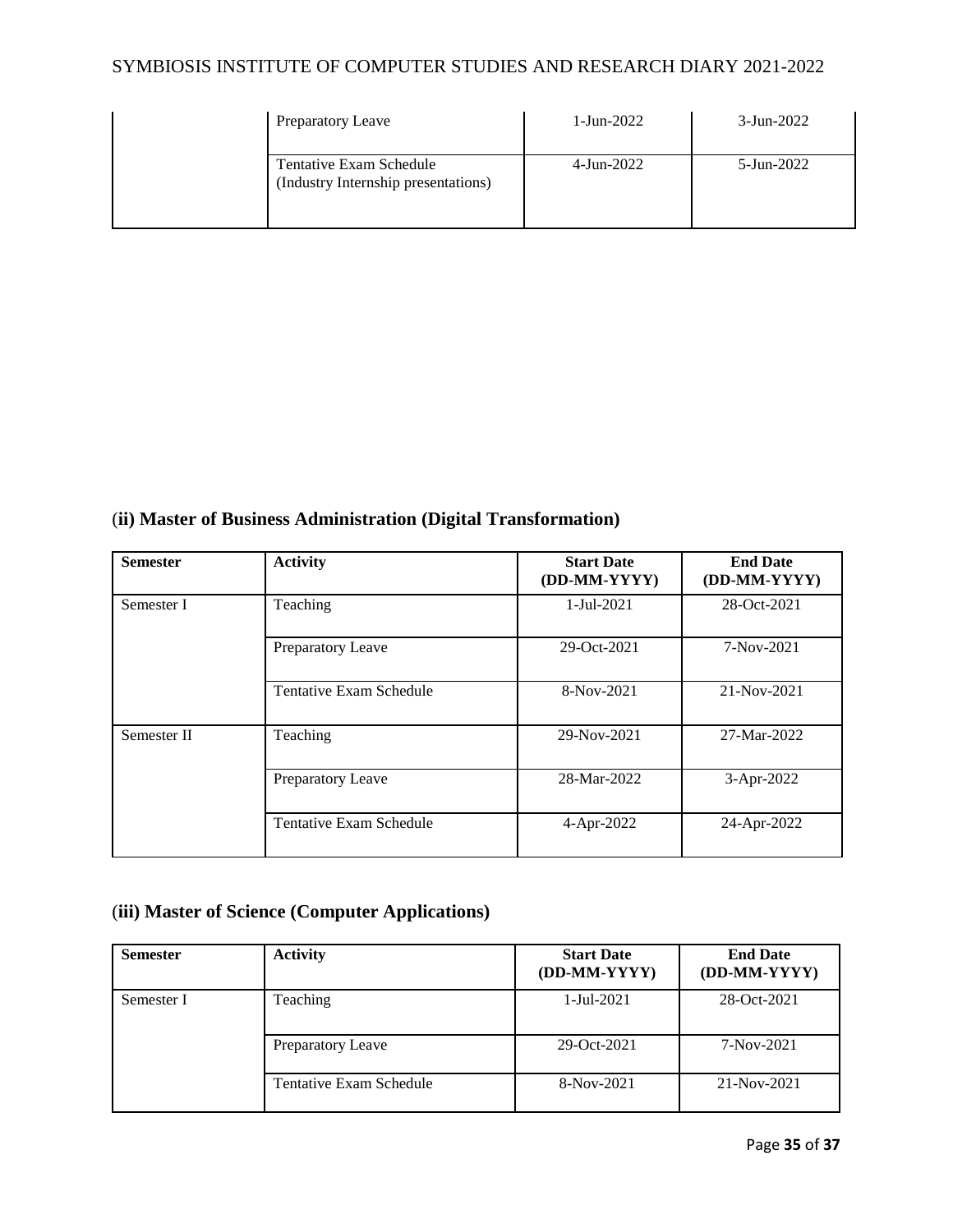| Semester II  | Teaching                                                       | 29-Nov-2021      | 27-Mar-2022      |
|--------------|----------------------------------------------------------------|------------------|------------------|
|              | <b>Preparatory Leave</b>                                       | 28-Mar-2022      | 3-Apr-2022       |
|              | Tentative Exam Schedule                                        | 4-Apr-2022       | 24-Apr-2022      |
| Semester III | Teaching                                                       | 2-Aug-2021       | 2-Dec-2021       |
|              | Preparatory Leave                                              | $3-Dec-2021$     | 8-Dec-2021       |
|              | Tentative Exam Schedule                                        | $9-Dec-2021$     | 30-Dec-2021      |
| Semester IV  | Teaching (Industry Internship)                                 | $3 - Jan - 2022$ | 31-May-2022      |
|              | Preparatory Leave                                              | 1-Jun-2022       | $3 - Jun - 2022$ |
|              | Tentative Exam Schedule (Industry<br>Internship presentations) | $4 - Jun - 2022$ | 5-Jun-2022       |

# **(iv) Bachelor of Business Administration (Information Technology)**

| <b>Semester</b> | <b>Activity</b>                | <b>Start Date</b><br>(DD-MM-YYYY) | <b>End Date</b><br>(DD-MM-YYYY) |
|-----------------|--------------------------------|-----------------------------------|---------------------------------|
| Semester III    | Teaching                       | 2-Aug-2021                        | 2-Dec-2021                      |
|                 | Preparatory Leave              | 3-Dec-2021                        | 8-Dec-2021                      |
|                 | <b>Tentative Exam Schedule</b> | 9-Dec-2021                        | 30-Dec-2021                     |
| Semester IV     | Teaching                       | 10-Jan-2022                       | 12-May-2022                     |
|                 | Preparatory Leave              | 13-May-2022                       | 18-May-2022                     |
|                 | <b>Tentative Exam Schedule</b> | 19-May-2022                       | 10-Jun-2022                     |
| Semester V      | Teaching                       | 2-Aug-2021                        | 2-Dec-2021                      |
|                 | Preparatory Leave              | 3-Dec-2021                        | 8-Dec-2021                      |
|                 | <b>Tentative Exam Schedule</b> | 9-Dec-2021                        | 30-Dec-2021                     |
| Semester VI     | Teaching                       | 10-Jan-2022                       | 12-May-2022                     |